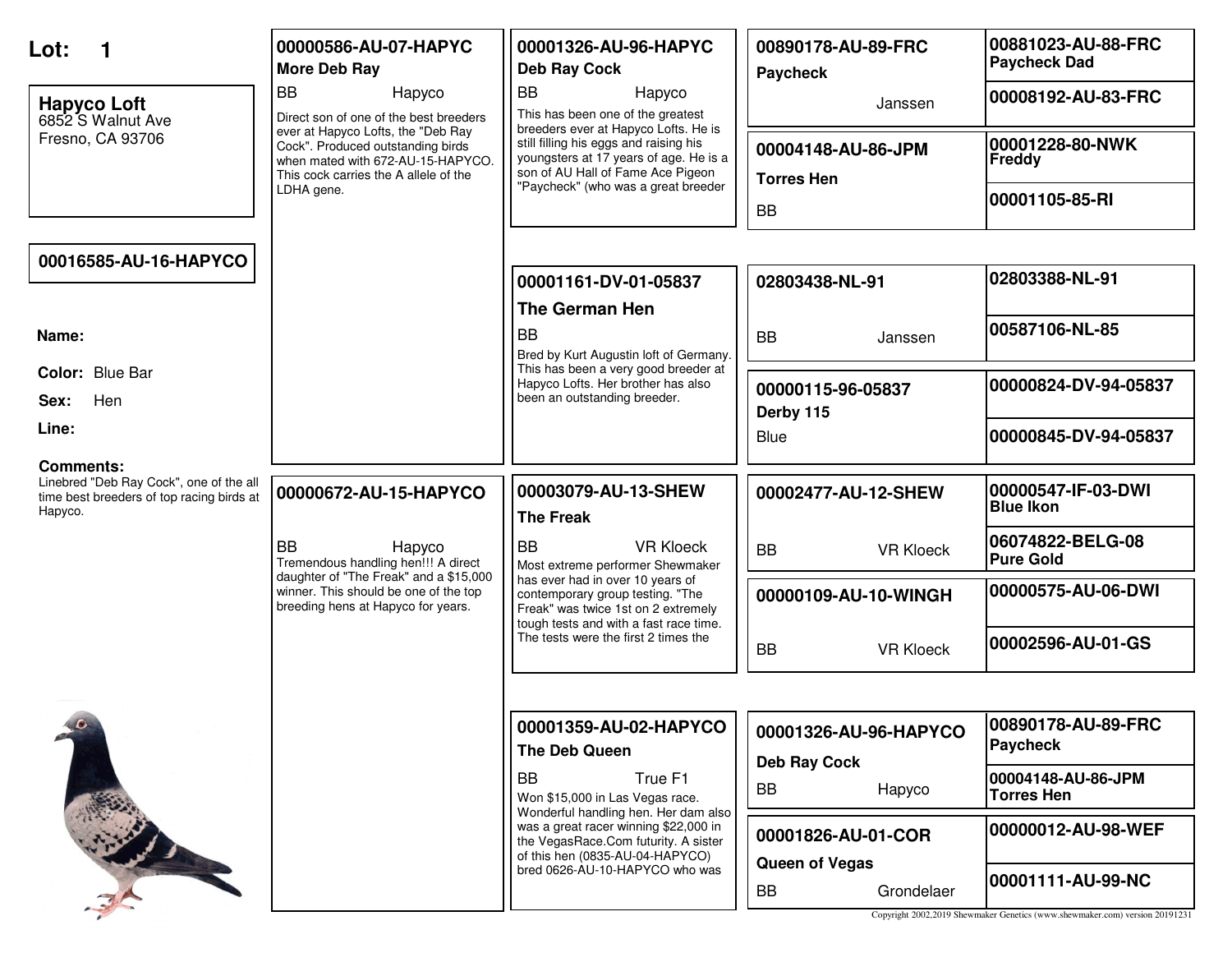| 3<br>Lot:                                                          | 00013360-AU-13-HAPYC                                                                                          | 00008197-AU-08-HAPYC                                                                                   | 09938926-NL-99<br><b>Blue Klak</b>              | 06651045-BELG-95<br>Late Kras 045 Jan                                                         |
|--------------------------------------------------------------------|---------------------------------------------------------------------------------------------------------------|--------------------------------------------------------------------------------------------------------|-------------------------------------------------|-----------------------------------------------------------------------------------------------|
| <b>Hapyco Loft</b><br>6852 S Walnut Ave                            | <b>BC</b><br>Hapyco<br>1st 123 miles Fresno RPC YB 2013. 3rd                                                  | <b>BB</b><br>Janssen<br>From the "K-1" cock when bred to the<br>"K-4" hen. Bred 1st 277 miles, 1st 123 | <b>BB</b><br>Janssen                            | 08810985-NL-88<br>85 Duif                                                                     |
| Fresno, CA 93706                                                   | 357 miles Fresno RPC YB 2013. 1st<br>278 miles (Red Bluff) Northoad<br>Combine 2014 OB (257 birds, 21 lofts). | miles, 3rd 357 miles                                                                                   | 01209894-NL-99<br><b>Pretty One</b>             | 01775613-NL-89<br>De 613                                                                      |
|                                                                    |                                                                                                               |                                                                                                        | <b>BB</b><br>Janssen                            | 09622340-NL-96                                                                                |
| 00008380-AU-79-FRC*4                                               |                                                                                                               |                                                                                                        |                                                 |                                                                                               |
|                                                                    |                                                                                                               | 00008113-AU-08-HAPYC                                                                                   | 01897533-NL-02<br><b>Mr Frank</b>               | 01008438-NL-96<br><b>Super Frankie</b>                                                        |
| Name:                                                              |                                                                                                               | <b>DC</b><br>Hapyco<br>A direct daughter of "Mr. Frank".                                               | <b>BC</b><br>Van Loon                           | 04050119-BELG-97<br><b>Happy Dream</b>                                                        |
| <b>Color:</b> Blue Check White Flight<br>Cock<br>Sex:              |                                                                                                               |                                                                                                        | 00000390-AU-99-HAPYC<br><b>Little Tough Hen</b> | 00000799-AU-92-H                                                                              |
| <b>Super Frankie</b><br>Line:                                      |                                                                                                               |                                                                                                        | <b>DCWFP</b>                                    | 00000182-AU-95-H                                                                              |
| <b>Comments:</b>                                                   |                                                                                                               |                                                                                                        |                                                 |                                                                                               |
| An old band, bird was hatched on<br>10/7/14. Linebred "Mr. Frank". | 00020780-AU-11-ARPU                                                                                           | 00000470-AU-07-HAPYCO                                                                                  | 01897533-NL-02<br><b>Mr Frank</b>               | 01008438-NL-96<br><b>Super Frankie</b>                                                        |
|                                                                    | <b>BC</b><br>Hapyco<br>Linebred "Mr. Frank" (2nd National                                                     | <b>BB</b><br>Hapyco<br>Direct son of "Mr. Frank" when he was                                           | <b>BC</b><br>Van Loon                           | 04050119-BELG-97<br><b>Happy Dream</b>                                                        |
|                                                                    | Middle Distance and 7 times 1st place).                                                                       | paired with a hen from the K-2 pair.                                                                   | 00000998-AU-04-HAPYCO                           | 01539835-NL-98<br><b>Klak Topper</b>                                                          |
|                                                                    |                                                                                                               |                                                                                                        | <b>BB</b><br>Janssen                            | 01863119-NL-97<br><b>Klak's Perfection</b>                                                    |
|                                                                    |                                                                                                               |                                                                                                        |                                                 |                                                                                               |
| $10 -$                                                             |                                                                                                               | 00008258-AU-08-HAPYCO                                                                                  | 01897533-NL-02                                  | 01008438-NL-96<br><b>Super Frankie</b>                                                        |
|                                                                    |                                                                                                               | <b>BC</b><br>Hapyco<br>Daughter of 2nd National Ace Pigeon                                             | <b>Mr Frank</b><br>BC<br>Van Loon               | 04050119-BELG-97<br><b>Happy Dream</b>                                                        |
|                                                                    |                                                                                                               | of Netherlands.                                                                                        | 02189341-NL-01<br>Argentina                     | 01539805-NL-98                                                                                |
|                                                                    |                                                                                                               |                                                                                                        | <b>BC</b><br>Janssen                            | 01539825-NL-98<br>Copyright 2002,2019 Shewmaker Genetics (www.shewmaker.com) version 20191231 |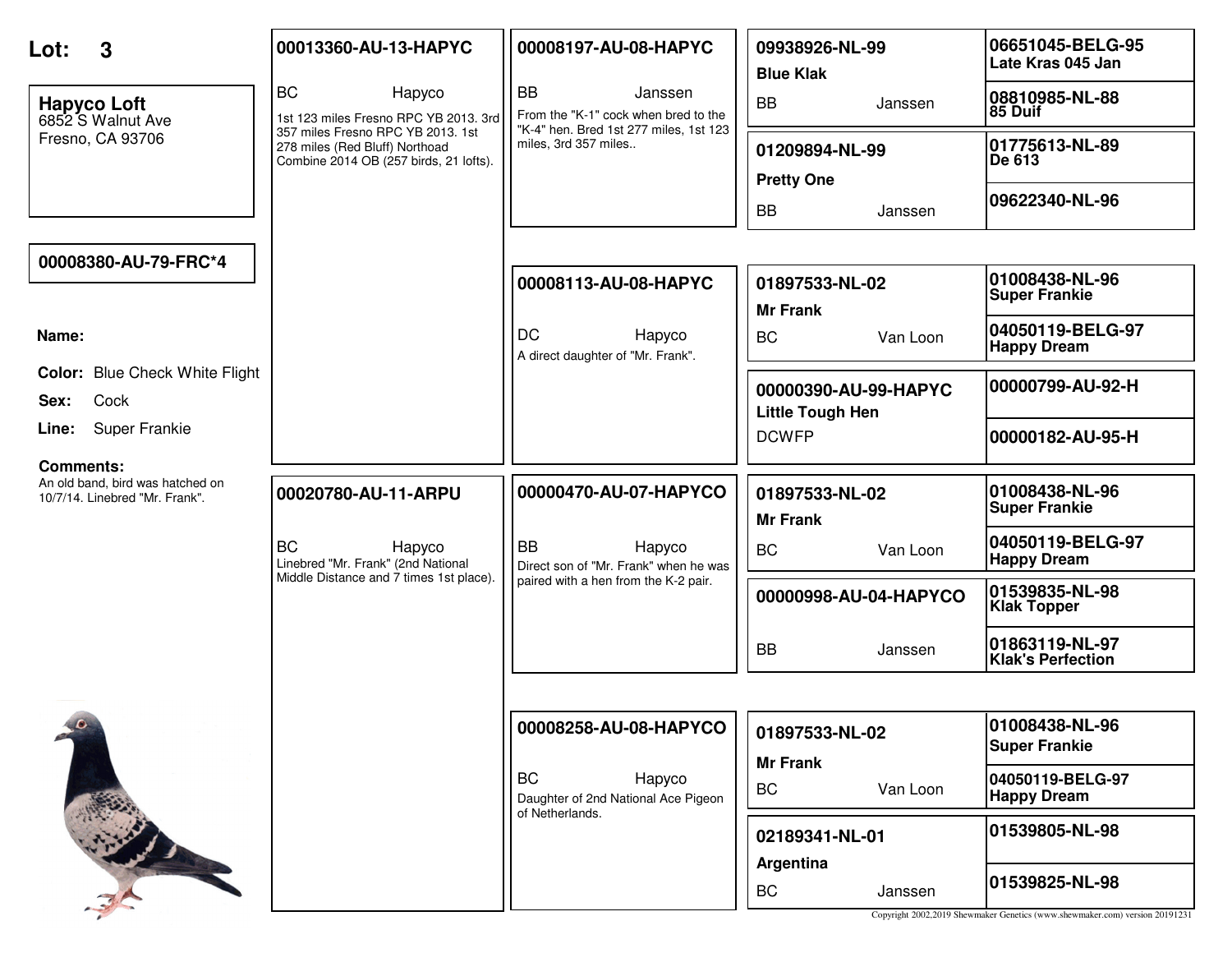| Lot:<br>Δ                                                                                                                               | 00001610-AU-06-HAPYC                                                      | 00002681-AU-00-H                                                                                                                                      | 04206139-BELG-94<br><b>Provincial</b> | 04025501-BELG-90                                                                                                |
|-----------------------------------------------------------------------------------------------------------------------------------------|---------------------------------------------------------------------------|-------------------------------------------------------------------------------------------------------------------------------------------------------|---------------------------------------|-----------------------------------------------------------------------------------------------------------------|
| <b>Hapyco Loft</b><br>6852 S Walnut Ave                                                                                                 | <b>WH</b><br>Hap Bandit<br>Wonderfully bred cock who was a real           | W<br>Hap Bandit<br>Son of "Provincial" and a grandson of                                                                                              | Gray<br>J Janssens                    | 04025503-BELG-90                                                                                                |
| Fresno, CA 93706                                                                                                                        | good racer until he broke his leg and<br>was stocked.                     | the "White Bandit" and "Maxine" (a<br>granddaughter of the very key "Super<br>$268"$ ).                                                               | 00000380-AU-91-H                      | 04130170-BELG-83<br><b>White Bandit</b>                                                                         |
|                                                                                                                                         |                                                                           |                                                                                                                                                       | J Janssens                            | 04017099-BELG-87<br><b>Maxine</b>                                                                               |
| 00016150-AU-16-HAPYCO                                                                                                                   |                                                                           |                                                                                                                                                       |                                       |                                                                                                                 |
|                                                                                                                                         |                                                                           | 00000733-AU-05-FRC                                                                                                                                    | 04050030-BELG-93                      | 04093002-BELG-91                                                                                                |
| Name:                                                                                                                                   |                                                                           | <b>WG</b><br>Hap Bandit<br>A double bred "Max"! "Max" is a great                                                                                      | <b>Max</b><br>WG<br>J Janssens        | 04032552-BELG-91                                                                                                |
| <b>Color: White Grizzle</b><br>Cock<br>Sex:                                                                                             |                                                                           | grandson of "White Bandit" and has<br>been an excellent breeder.                                                                                      | 00000297-AU-01-HAPYC                  | 04050030-BELG-93<br>Max                                                                                         |
| Bandit<br>Line:                                                                                                                         |                                                                           |                                                                                                                                                       | J Janssens                            | 04050056-BELG-93                                                                                                |
| <b>Comments:</b><br>A GGgrandson of the "White Bandit" and<br>linebred "Max" (a top breeder of the<br>Bandit line of Rowland Janssens). | 00020906-AU-11-ARPU                                                       | 00000009-PLASTIC                                                                                                                                      | 04050030-BELG-93                      | 04093002-BELG-91                                                                                                |
|                                                                                                                                         | WG<br>Hap Bandit<br>Was on Chic's race team. "White                       | WG<br>Hap Bandit<br>This is a wonderful breeding cock. He                                                                                             | <b>Max</b><br><b>WG</b><br>J Janssens | 04032552-BELG-91                                                                                                |
|                                                                                                                                         | Bandit" appears 6 times in 9<br>generations of the pedigree of this bird. | got too big to band and so he has a<br>yellow plastic band with the number 9.<br>Besides having a wonderful pedigree,<br>he has bred some outstanding | 00000091-AU-05-FRC                    | 00000494-AU-03-HAPYC                                                                                            |
|                                                                                                                                         |                                                                           | youngsters.                                                                                                                                           | WG<br>Hap Bandit                      | 04115311-BELG-04                                                                                                |
|                                                                                                                                         |                                                                           |                                                                                                                                                       |                                       |                                                                                                                 |
|                                                                                                                                         |                                                                           | 01753449-NL-04<br><b>Margarieta</b>                                                                                                                   | 015399917-NL-98                       |                                                                                                                 |
|                                                                                                                                         |                                                                           | <b>BB</b><br>Janssen<br>Bred by De Klak and flown by De<br>Beek.                                                                                      |                                       |                                                                                                                 |
|                                                                                                                                         |                                                                           |                                                                                                                                                       | 01753441-NL-04<br><b>Schatje</b>      | 02189224-NL-01<br>Late Kras 045                                                                                 |
|                                                                                                                                         |                                                                           |                                                                                                                                                       | <b>BB</b><br>Janssen                  | 01407963-NL-03<br><b>Malinda</b><br>Copyright 2002,2019 Shewmaker Genetics (www.shewmaker.com) version 20191231 |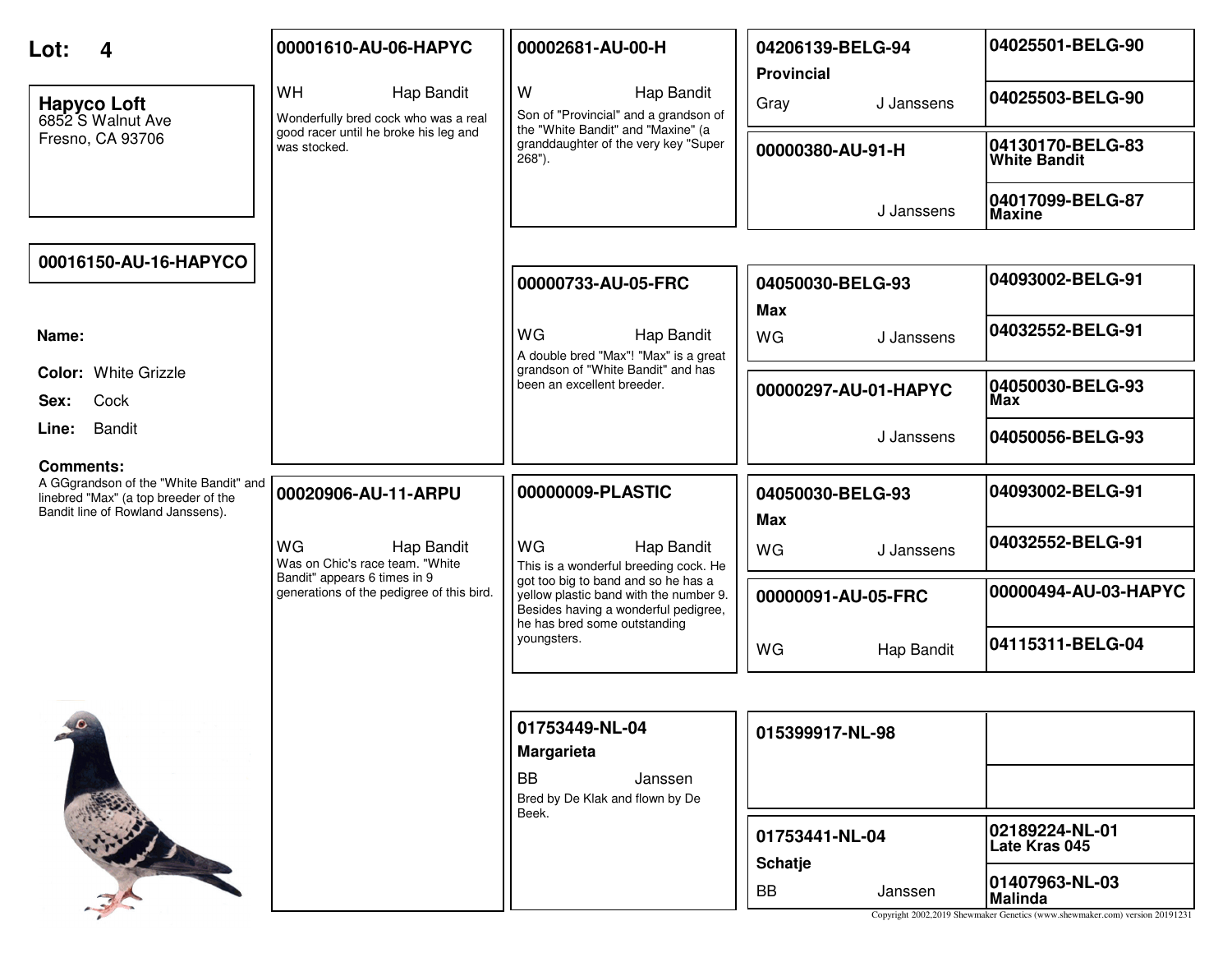| 5<br>Lot:                                                                                                    | 00000341-AU-09-GHC                                            | 00000666-AU-08-GHC                                                                                                         | 00000856-IF-03-UTEN                      | 00000689-AU-02-GHC                                                                                |
|--------------------------------------------------------------------------------------------------------------|---------------------------------------------------------------|----------------------------------------------------------------------------------------------------------------------------|------------------------------------------|---------------------------------------------------------------------------------------------------|
| <b>Hapyco Loft</b><br>6852 S Walnut Ave                                                                      | <b>BCWF</b><br>Art Hees<br>'09 Late hatch sold by Art.        | <b>BC</b><br>Art Hees<br>Linebred mating of Art's best<br>bloodlines. Held for stock.                                      | <b>BC</b><br>Art Hees                    | 00000171-AU-99-GHC                                                                                |
| Fresno, CA 93706                                                                                             |                                                               |                                                                                                                            | 00000437-AU-01-GHC                       | 00004175-AU-94-FVC<br><b>Rastus</b>                                                               |
|                                                                                                              |                                                               |                                                                                                                            | <b>DCTC</b><br>Art Hees                  | 00008104-AU-93-FVC                                                                                |
| 00016587-AU-16-HAPYCO                                                                                        |                                                               |                                                                                                                            |                                          |                                                                                                   |
|                                                                                                              |                                                               | 00000690-AU-08-GHC                                                                                                         | 00002721-AU-00-GHC<br><b>Midget Cock</b> | 00004175-AU-94-FVC<br><b>Rastus</b>                                                               |
| Name:                                                                                                        |                                                               | <b>BB</b><br>Art Hees<br>Late hatch from a hit pair. In the clock                                                          | <b>BC</b><br>Art Hees                    | 00008104-AU-93-FVC                                                                                |
| Color: Blue Bar<br>Cock<br>Sex:                                                                              |                                                               | three times as a yearling.                                                                                                 | 00000382-AU-00-GHC<br><b>Midget Hen</b>  | 00008183-AU-93-FVC                                                                                |
| Line: Art Hees                                                                                               |                                                               |                                                                                                                            | Art Hees<br><b>BB</b>                    | 00002229-AU-97-GHC                                                                                |
| <b>Comments:</b><br>A cock bred from an Art Hees cock and<br>a daughter of a super breeding Art Hees<br>hen. | 00012264-AU-12-HAPYCO                                         | 00000176-AU-10-SMCC<br><b>Super Sessink</b>                                                                                | 00005496-AU-05-HAPYCO                    | 01512775-NL-98                                                                                    |
|                                                                                                              | <b>BC</b><br>Hapyco<br>Flew the Sierra Ranch Classic in 2012. | <b>BB</b><br>Hapyco<br>Bred by Warren Sessink. This cock                                                                   | <b>BC</b><br>Janssen                     | 05035038-NL-00<br><b>Mildred</b>                                                                  |
|                                                                                                              | This has been one of our favorite<br>matings of recent years. | has been a tremendous breeder at<br>Hapyco Lofts producing several<br>outstanding flyers in his first year of<br>breeding. | 00000145-AU-08-SMCC                      | 00002662-AU-02-SMCC                                                                               |
|                                                                                                              |                                                               |                                                                                                                            | <b>BBWF</b><br>Stichelbau                | 00000107-AU-04-SMCC                                                                               |
|                                                                                                              |                                                               |                                                                                                                            |                                          |                                                                                                   |
|                                                                                                              |                                                               | 00000129-AU-08-GHC<br><b>Artess</b>                                                                                        | 00002850-AU-04-GHC                       | 00004159-AU-94-FVC                                                                                |
|                                                                                                              |                                                               | <b>BC</b><br>Art Hees<br>Outstanding flyer for Art Hees. Has                                                               | <b>BBSP</b><br>Art Hees                  | 00000722-AU-02-GHC                                                                                |
|                                                                                                              |                                                               | bred excellent youngsters for Hapyco.<br>Chic called her "one of the best hens<br>on the place".                           | 00006784-AU-00-GHC                       | 00000177-AU-99-GHC                                                                                |
|                                                                                                              |                                                               |                                                                                                                            | BC<br>Art Hees                           | 00002223-AU-97-GHC<br>Copyright 2002,2019 Shewmaker Genetics (www.shewmaker.com) version 20191231 |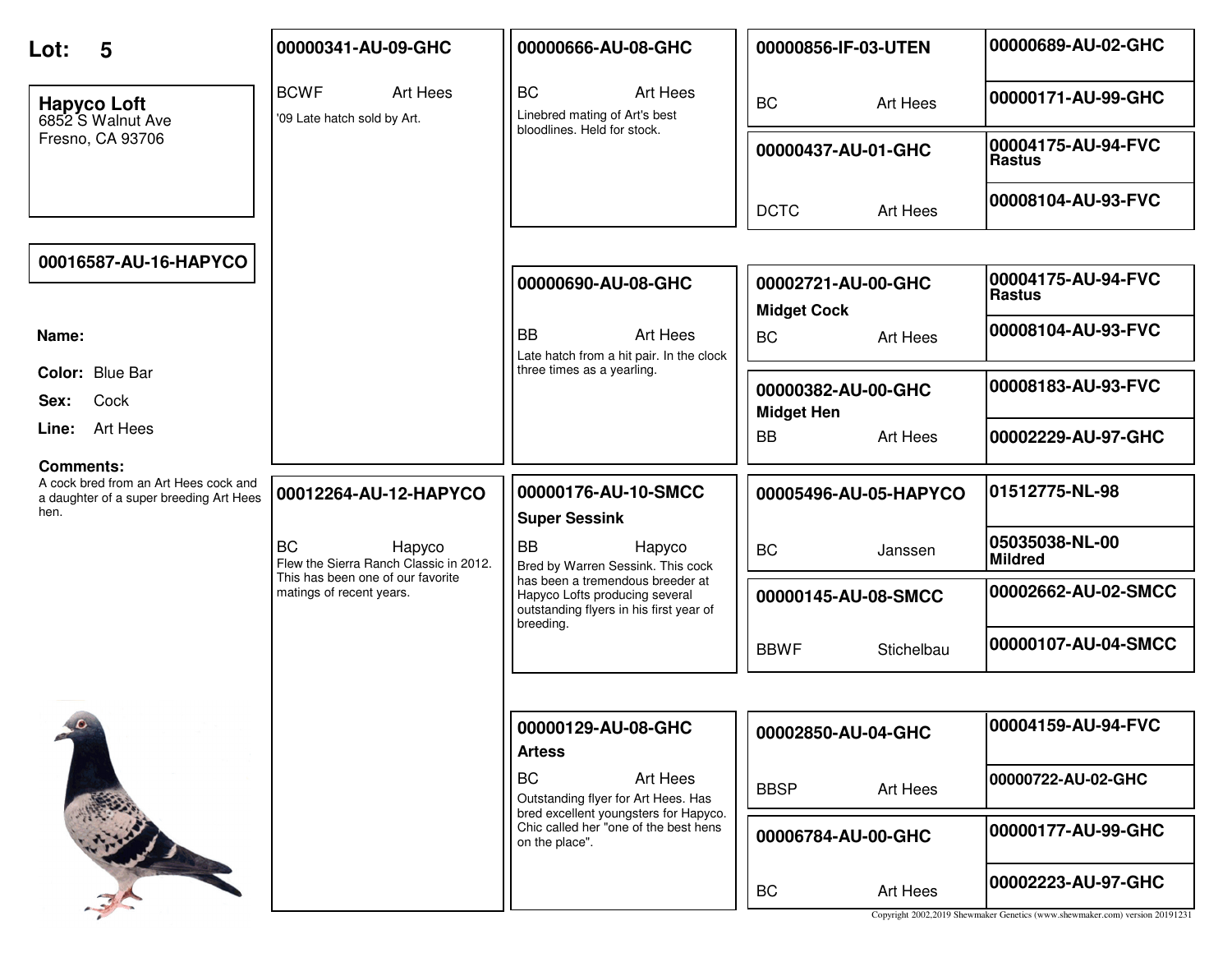| Lot:                                                                                                                                         | 00000997-AU-04-HAPYC                                                                                                                | 01540079-NL-98<br>Son of "613"                                                                                                                            | 01775613-NL-89<br>De 613              | 02542927-NL-87<br><b>De Knook</b>                                                             |
|----------------------------------------------------------------------------------------------------------------------------------------------|-------------------------------------------------------------------------------------------------------------------------------------|-----------------------------------------------------------------------------------------------------------------------------------------------------------|---------------------------------------|-----------------------------------------------------------------------------------------------|
| <b>Hapyco Loft</b><br>6852 S Walnut Ave                                                                                                      | <b>BB</b><br>Janssen<br>A son of the "K-5" pair which was bred,                                                                     | <b>BB</b><br>Janssen<br>The cock of the "K-5" pair and a                                                                                                  | <b>BB</b><br>Janssen                  | 08810985-NL-88<br>85 Duif                                                                     |
| Fresno, CA 93706                                                                                                                             | flown and mated by De Klak. Brother of<br>the great breeding hen 660 "Lil Marie".<br>Has been an outstanding breeder for<br>Hapyco. | linebred son of De Klak's famous<br>"613". Birds down from the "K-5" pair<br>have bred many winners including two<br>1st Nat'l NPO Orleans (vs 5943 birds | 09622340-NL-96                        | 00049525-NL-92<br>De 25                                                                       |
|                                                                                                                                              |                                                                                                                                     | and 6244 birds). Brother of the hen of                                                                                                                    | <b>BC</b><br>Janssen                  | 00049537-NL-92                                                                                |
| 00012449-AU-12-HAPYCO                                                                                                                        |                                                                                                                                     |                                                                                                                                                           |                                       |                                                                                               |
|                                                                                                                                              |                                                                                                                                     | 01863107-NL-97                                                                                                                                            | 01340037-NL-93                        | 01324845-NL-82                                                                                |
| Name:                                                                                                                                        |                                                                                                                                     | De Speed Hen<br><b>BC</b><br>Janssen<br>The hen of the "K-5" pair. Winner of 30                                                                           | <b>BB</b><br>Janssen                  | 02275423-NL-88<br><b>Blauw 23 Duif</b>                                                        |
| Color: Blue Check<br>Cock<br>Sex:                                                                                                            |                                                                                                                                     | prizes including 13th Point St Max vs<br>1505 birds, 22nd Point St Max vs<br>1038b, 31st Etampes vs 1163b, etc.                                           | 09581698-NL-95                        | 08806081-NL-88                                                                                |
| De Klak Janssen<br>Line:                                                                                                                     |                                                                                                                                     |                                                                                                                                                           | Janssen                               | 01805072-NL-85                                                                                |
| <b>Comments:</b><br>All four grand parents were purchased<br>by Chic at De Klak's estate sale. The<br>sire was from the K-5 pair and the dam | 00001625-AU-06-HAPYCO                                                                                                               | 09493589-NL-94<br><b>De Roots</b>                                                                                                                         | 02111566-NL-84<br>Krass <sub>66</sub> | 08052389-NL-80                                                                                |
| was from the K-4 pair.                                                                                                                       | <b>BC</b><br>Janssen<br>Off the "K-4" pair and the key hen                                                                          | BC<br>Janssen<br>Cock of the "K-4" pair. 8th Chantilly vs                                                                                                 | <b>BC</b><br>Janssen                  | 00840928-NL-80<br><b>Televisie Duif</b>                                                       |
|                                                                                                                                              | "Pretty One". Sister of "Flat Face".                                                                                                | 1359 birds, 14th Roye vs 1618b, 17th<br>St. Ghislain vs 1052b.                                                                                            | 06722402-BELG-87                      | 06466031-BELG-83<br><b>Blauwe Scherpe v '83</b>                                               |
|                                                                                                                                              |                                                                                                                                     |                                                                                                                                                           | Janssen                               | 06320885-BELG-86<br><b>Klein Doehter</b>                                                      |
|                                                                                                                                              |                                                                                                                                     |                                                                                                                                                           |                                       |                                                                                               |
| $\bullet$                                                                                                                                    |                                                                                                                                     | 01209894-NL-99<br><b>Pretty One</b>                                                                                                                       | 01775613-NL-89<br>De 613              | 02542927-NL-87<br>De Knook                                                                    |
|                                                                                                                                              |                                                                                                                                     | <b>BB</b><br>Janssen<br>The hen of the "K-4" pair and a direct<br>daughter of De Klak's famous "613".                                                     | <b>BB</b><br>Janssen                  | 08810985-NL-88<br>85 Duif                                                                     |
|                                                                                                                                              |                                                                                                                                     | She has been a great breeder being<br>the dam of 2nd Chimay vs 1,247 birds<br>(2189122-NL-01) and the granddam of                                         | 09622340-NL-96                        | 00049525-NL-92<br>De 25                                                                       |
|                                                                                                                                              |                                                                                                                                     | the sire (936-NL-03) of 2nd Ace                                                                                                                           | BC<br>Janssen                         | 00049537-NL-92<br>Copyright 2002,2019 Shewmaker Genetics (www.shewmaker.com) version 20191231 |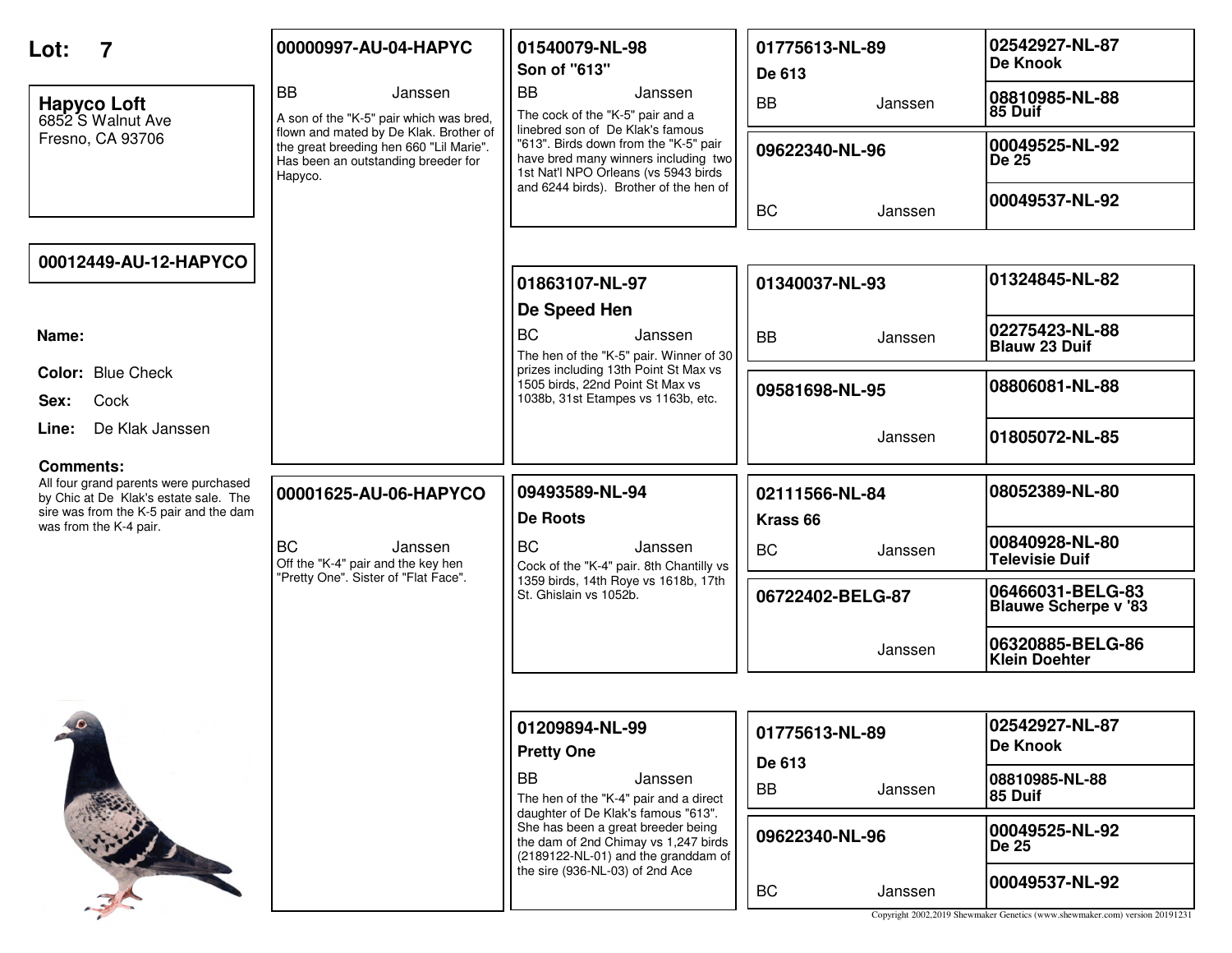| 8<br>Lot:                                                                                                                                        | 00000100-AU-15-HAPYC                                                                | 00000176-AU-10-SMCC<br><b>Super Sessink</b>                                                                                | 00005496-AU-05-HAPYC               | 01512775-NL-98                                                                                                      |
|--------------------------------------------------------------------------------------------------------------------------------------------------|-------------------------------------------------------------------------------------|----------------------------------------------------------------------------------------------------------------------------|------------------------------------|---------------------------------------------------------------------------------------------------------------------|
| <b>Hapyco Loft</b><br>6852 S Walnut Ave                                                                                                          | Hapyco<br>One of the birds from the magic mating                                    | <b>BB</b><br>Hapyco<br>Bred by Warren Sessink. This cock                                                                   | <b>BC</b><br>Janssen               | 05035038-NL-00<br><b>Mildred</b>                                                                                    |
| Fresno, CA 93706                                                                                                                                 | of 176 x 129. Great performers for Chic!                                            | has been a tremendous breeder at<br>Hapyco Lofts producing several<br>outstanding flyers in his first year of<br>breeding. | 00000145-AU-08-SMCC                | 00002662-AU-02-SMCC                                                                                                 |
|                                                                                                                                                  |                                                                                     |                                                                                                                            | <b>BBWF</b><br>Stichelbau          | 00000107-AU-04-SMCC                                                                                                 |
| 00016082-AU-16-HAPYCO                                                                                                                            |                                                                                     |                                                                                                                            |                                    |                                                                                                                     |
|                                                                                                                                                  |                                                                                     | 00000129-AU-08-GHC<br><b>Artess</b>                                                                                        | 00002850-AU-04-GHC                 | 00004159-AU-94-FVC                                                                                                  |
| Name:                                                                                                                                            |                                                                                     | <b>BC</b><br>Art Hees<br>Outstanding flyer for Art Hees. Has                                                               | <b>BBSP</b><br>Art Hees            | 00000722-AU-02-GHC                                                                                                  |
| <b>Color: White Grizzle</b><br>Hen<br>Sex:                                                                                                       |                                                                                     | bred excellent youngsters for Hapyco.<br>Chic called her "one of the best hens<br>on the place".                           | 00006784-AU-00-GHC                 | 00000177-AU-99-GHC                                                                                                  |
| <b>Bandit</b><br>Line:                                                                                                                           |                                                                                     |                                                                                                                            | <b>BC</b><br>Art Hees              | 00002223-AU-97-GHC                                                                                                  |
| <b>Comments:</b><br>Hapyco Bandit line fortified with lots of<br>performance genetics - "Dream Boy",<br>Chic's hit futurity pair (176 x 129) and | 00004861-AU-78-FRC                                                                  | 00000277-AU-09-HAPYCO                                                                                                      | 04182859-BELG-02<br>Snowman        | 04193002-BELG-91<br><b>Oude Grijzen</b>                                                                             |
| Queen of Vegas (1st drop of the famous<br>vegasrace.com).                                                                                        | WG<br>Banded with an old band. A grand                                              | <b>WH</b><br>Directly off two imports from the loft of                                                                     |                                    | 04266022-BELG-99                                                                                                    |
|                                                                                                                                                  | daaughter of "Dream Boy". Linebred<br>"White Bandit" (6 times in 9<br>generations). | Roland Janssens (loft which bred the<br>famous "White Bandit").                                                            | 04182865-BELG-02                   | 04135061-BELG-96                                                                                                    |
|                                                                                                                                                  |                                                                                     |                                                                                                                            | J Janssens                         | 04195007-BELG-01                                                                                                    |
|                                                                                                                                                  |                                                                                     |                                                                                                                            |                                    |                                                                                                                     |
| $\theta$                                                                                                                                         |                                                                                     | 00008048-AU-08-HAPYCO                                                                                                      | 02452607-NL-99<br><b>Dream Boy</b> | 01035747-93-NL<br>Tinus                                                                                             |
|                                                                                                                                                  |                                                                                     | <b>BB</b><br>Mostly Jan                                                                                                    | <b>VR Kloeck</b><br>BB             | 09113777-NL-91<br>Geertje                                                                                           |
|                                                                                                                                                  |                                                                                     |                                                                                                                            | 00000835-AU-04-HAPYCO              | 00001326-AU-96-HAPYC<br><b>Deb Ray Cock</b>                                                                         |
|                                                                                                                                                  |                                                                                     |                                                                                                                            | <b>BB</b><br>Hapyco                | 00001826-AU-01-COR<br>Queen of Vegas<br>Copyright 2002,2019 Shewmaker Genetics (www.shewmaker.com) version 20191231 |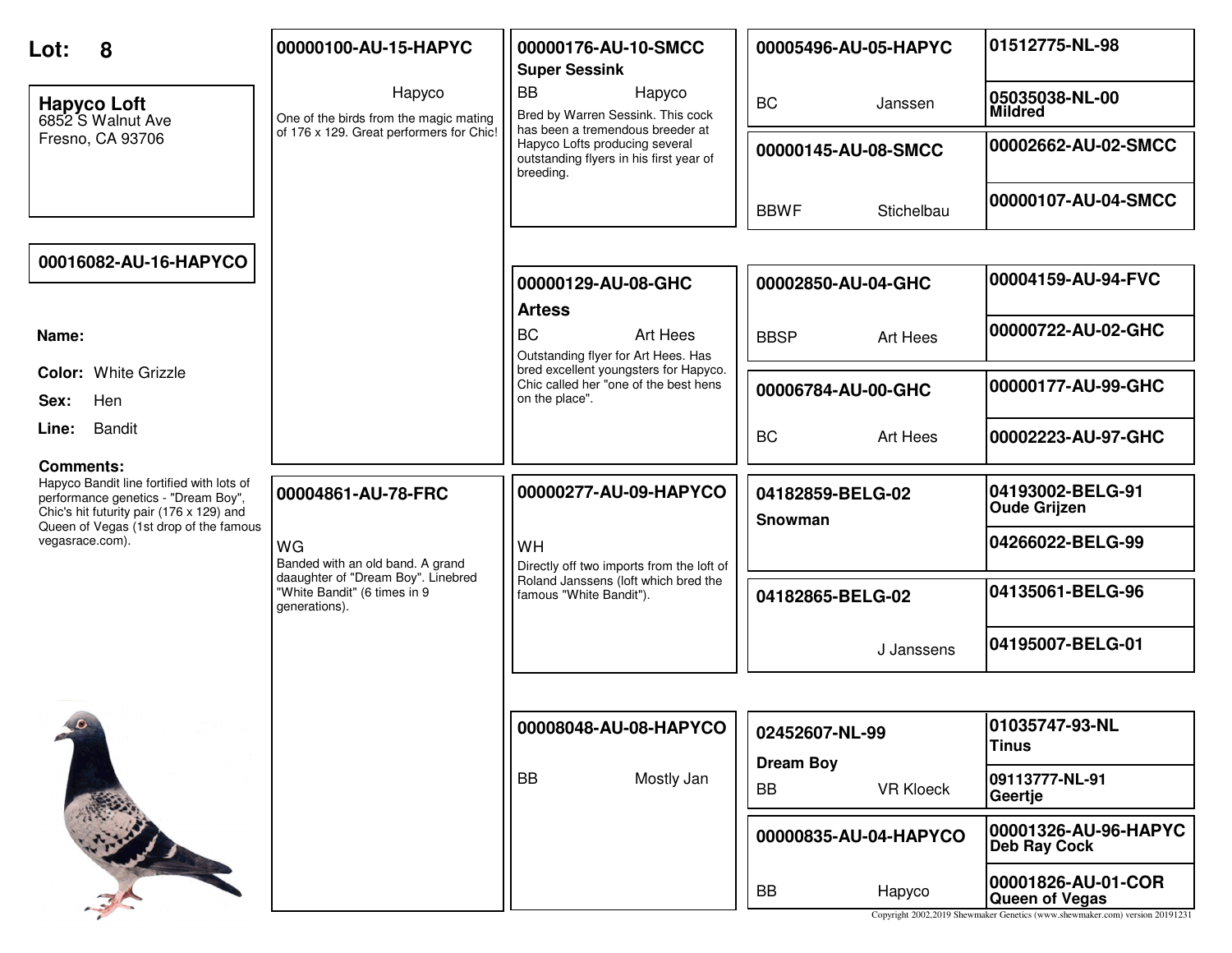| Lot:<br>9                                                                                                                               | 00000522-AU-15-HAPYC                                                                                      | 00001285-AU-98-HAPYC<br>La Verne Cock                                                                                                                             | 02691247-NL-96                          | 01306008-NL-93                         |
|-----------------------------------------------------------------------------------------------------------------------------------------|-----------------------------------------------------------------------------------------------------------|-------------------------------------------------------------------------------------------------------------------------------------------------------------------|-----------------------------------------|----------------------------------------|
| <b>Hapyco Loft</b><br>6852 S Walnut Ave                                                                                                 | <b>BC</b><br>Hapyco<br>A direct son of the great "La Verne                                                | <b>BC</b><br>Van Loon<br>This cock was named by Bill                                                                                                              | Van Loon<br><b>BB</b>                   | 01008133-NL-90                         |
| Fresno, CA 93706                                                                                                                        | Cock", one of the best breeders ever at<br>Hapyco.                                                        | Richardson of Hofken International. He<br>wanted this cock so bad the he traded<br>Brad Laverne (after whom this pigeon<br>was named) for the very famous "Bill's | 02691215-NL-96                          | 02118141-NL-88<br><b>Gouden Cees</b>   |
|                                                                                                                                         |                                                                                                           | Pick". He has been a super addition to                                                                                                                            | <b>BC</b><br>Van Loon                   | 01306099-NL-93                         |
| 00016119-AU-16-HAPYCO                                                                                                                   |                                                                                                           |                                                                                                                                                                   |                                         |                                        |
|                                                                                                                                         |                                                                                                           | 00000670-AU-07-HAPYC                                                                                                                                              | 01539835-NL-98<br><b>Klak Topper</b>    | 02542927-NL-87<br><b>De Knook</b>      |
| Name:                                                                                                                                   |                                                                                                           | <b>BC</b><br>Janssen<br>A daughter of cock of the K-2 pair                                                                                                        | <b>BC</b><br>Janssen                    | 02310527-NL-95                         |
| Color: Blue Bar<br>Cock<br>Sex:                                                                                                         |                                                                                                           | when he was bred to a daughter of<br>"Pretty One" (herself a daughter of "De<br>613"). Very close to the original<br>imports Chic purchased at De Klak's          | 00000661-AU-04-HAPYC                    | 09493589-NL-94<br>De Roots             |
| Super 73 - LaVerne Co<br>Line:                                                                                                          |                                                                                                           | estate auction.                                                                                                                                                   | <b>BC</b><br>Janssen                    | 01209894-NL-99<br><b>Pretty One</b>    |
| <b>Comments:</b><br>Lots of top Van Loon breeding in this<br>cock being linebred "La Verne Cock" as<br>well as being down from "Senna". | 00000379-AU-15-HAPYCO                                                                                     | 00000230-AU-01-HAPYCO<br>Senna's Image                                                                                                                            | 02020650-NL-91<br>Senna                 | 01444869-NL-81<br><b>Sire of Senna</b> |
|                                                                                                                                         | <b>BC</b><br>Van Loon<br>A grand daughter of "Sennea" and a                                               | <b>PEN</b><br>Hapyco<br>A tremendous handling and breeding                                                                                                        | <b>BB</b><br>Van Loon                   | 00213507-NL-83<br>Dam of Senna         |
|                                                                                                                                         | linebred grand daughter of "La Verne<br>Cock". This hen is from the very best of<br>the Hapyco Van Loons. | son of "Senna" when he was bred to a<br>grand daughter of Vernazza's 180 hen.<br>This cock is AB for the LDHA gene.                                               | 00000587-AU-99-H                        | 00001469-AU-85-MTZ                     |
|                                                                                                                                         |                                                                                                           |                                                                                                                                                                   | <b>BB</b><br>Janssen                    | 00000842-AU-95-H                       |
|                                                                                                                                         |                                                                                                           |                                                                                                                                                                   |                                         |                                        |
|                                                                                                                                         |                                                                                                           | 00012320-AU-12-HAPYCO*                                                                                                                                            | 00001285-AU-98-HAPYCO                   | 02691247-NL-96                         |
|                                                                                                                                         |                                                                                                           | <b>DC</b><br>Van Loon<br>Really nice handling hen directly off                                                                                                    | La Verne Cock<br><b>BC</b><br>Van Loon  | 02691215-NL-96                         |
|                                                                                                                                         |                                                                                                           | the La Verne cock when bred to his<br>daughter. She has been an excellent<br>breeder.                                                                             | 00000689-AU-10-HAPYCO<br><b>Sis Hen</b> | 00001285-AU-98-HAPYC<br>La Verne Cock  |
|                                                                                                                                         |                                                                                                           |                                                                                                                                                                   |                                         | 00000742-AU-05-FRC                     |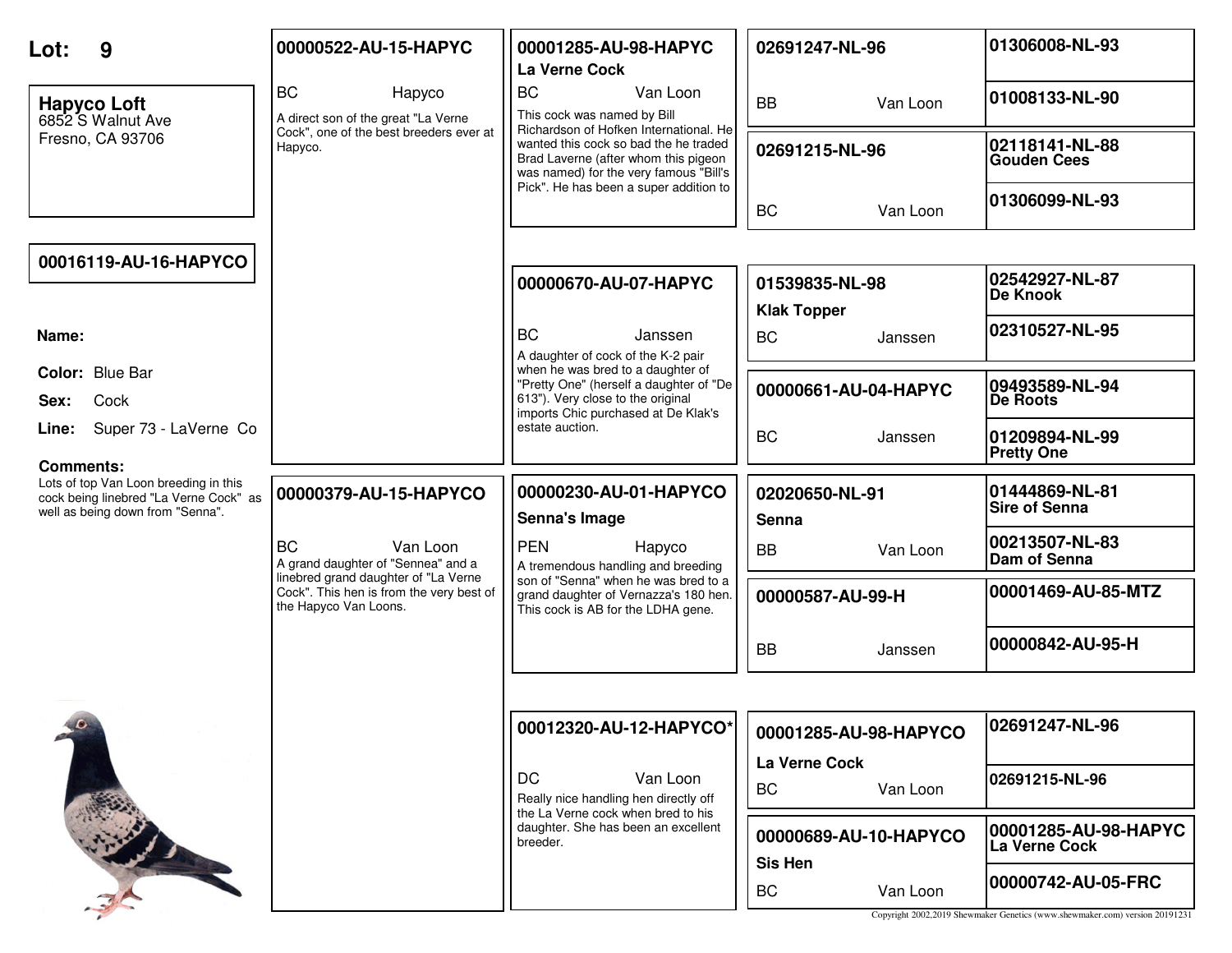| <b>Lot: 11</b>                                                              | 00000176-AU-10-SMCC<br><b>Super Sessink</b>                                                                         | 00005496-AU-05-HAPYC                                                                                                                                     | 01512775-NL-98                   | 06337209-BELG-87                                                                                  |
|-----------------------------------------------------------------------------|---------------------------------------------------------------------------------------------------------------------|----------------------------------------------------------------------------------------------------------------------------------------------------------|----------------------------------|---------------------------------------------------------------------------------------------------|
| <b>Hapyco Loft</b><br>6852 S Walnut Ave                                     | <b>BB</b><br>Hapyco<br>Bred by Warren Sessink. This cock has                                                        | <b>BC</b><br>Janssen<br>A tremendous breeder for Warren<br>Sussink. Linebred "Oude Merckx" who                                                           | <b>BC</b><br>Janssen             | 06376189-BELG-96<br>Lijn Vos 019                                                                  |
| Fresno, CA 93706                                                            | been a tremendous breeder at Hapyco<br>Lofts producing several outstanding<br>flyers in his first year of breeding. | appears 12 times in 9 generations<br>$(11.5\%)$ .                                                                                                        | 05035038-NL-00<br><b>Mildred</b> | 01339849-NL-93<br>Brother of 613                                                                  |
|                                                                             |                                                                                                                     |                                                                                                                                                          | <b>BB</b><br>Janssen             | 01015166-NL-94                                                                                    |
| 00000358-AU-13-SEL                                                          |                                                                                                                     |                                                                                                                                                          |                                  |                                                                                                   |
|                                                                             |                                                                                                                     | 00000145-AU-08-SMCC                                                                                                                                      | 00002662-AU-02-SMCC              | 00001256-AU-87-WOC                                                                                |
| Name:                                                                       |                                                                                                                     | <b>BBWF</b><br>Stichelbau<br>Highly inbred hen of Warren Sessink                                                                                         | <b>BB</b><br>Stichelbau          | 00002361-AU-00-SMCC                                                                               |
| Color: Blue Bar<br>Hen<br>Sex:                                              |                                                                                                                     | down from the Stichelbauts of Jules<br>Gallez of Belgium. In her pedigree are<br>four birds who were a combined nine<br>times "Combine Bird of the Year" | 00000107-AU-04-SMCC              | 00002662-AU-02-SMCC                                                                               |
| Line:                                                                       |                                                                                                                     | (1256, 2663, 26 and 327).                                                                                                                                | Stichelbau                       | 00000735-AU-01-SMCC                                                                               |
| Comments:<br>This was Chic's best futurity mating of<br>the last few years. | 00000129-AU-08-GHC<br><b>Artess</b>                                                                                 | 00002850-AU-04-GHC                                                                                                                                       | 00004159-AU-94-FVC               | 00001477-AU-88-FVC                                                                                |
|                                                                             | <b>BC</b><br>Art Hees<br>Outstanding flyer for Art Hees. Has bred                                                   | <b>BBSP</b><br>Art Hees<br>1st AU Hall of Fame 2006 OB (over                                                                                             | <b>BB</b><br>Art Hees            | 00001124-AU-85-FVC                                                                                |
|                                                                             | excellent youngsters for Hapyco. Chic<br>called her "one of the best hens on the<br>place".                         | 100 lofts).1st Champion Bird GHC and<br>Tampa Bay Concourse.                                                                                             | 00000722-AU-02-GHC               | 00000167-AU-99-GHC                                                                                |
|                                                                             |                                                                                                                     |                                                                                                                                                          | <b>BB</b><br>Art Hees            | 00009883-AU-91-FVC                                                                                |
|                                                                             |                                                                                                                     |                                                                                                                                                          |                                  |                                                                                                   |
| $10 -$                                                                      |                                                                                                                     | 00006784-AU-00-GHC                                                                                                                                       | 00000177-AU-99-GHC               | 00005342-AU-92-FVC                                                                                |
|                                                                             |                                                                                                                     | <b>BC</b><br>Art Hees<br>Won 2 diplomas as a YB. 500 mile                                                                                                | <b>BC</b><br>Art Hees            | 00005722-AU-90-FVC                                                                                |
|                                                                             |                                                                                                                     | day bird. Bred a diploma winner when<br>mated on widowhood team.                                                                                         | 00002223-AU-97-GHC               | 00010050-AU-95-USA                                                                                |
|                                                                             |                                                                                                                     |                                                                                                                                                          | <b>BBTC</b><br>Art Hees          | 00006505-AU-96-FVC<br>Copyright 2002,2019 Shewmaker Genetics (www.shewmaker.com) version 20191231 |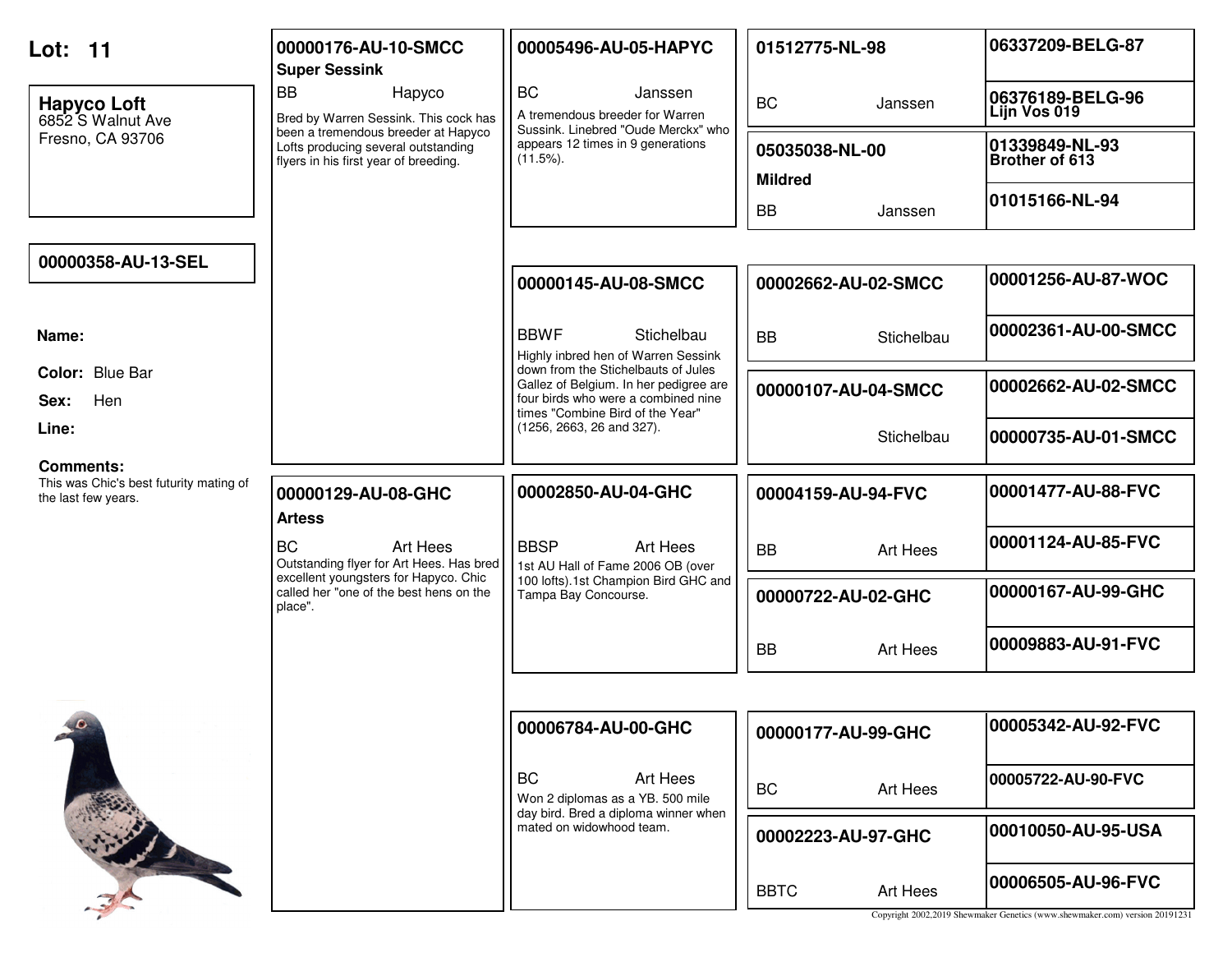| Lot: 12                                                                                                                                 | 00001610-AU-06-HAPYC                                                      | 00002681-AU-00-H                                                                                                                                      | 04206139-BELG-94<br><b>Provincial</b> | 04025501-BELG-90                                                                                                |
|-----------------------------------------------------------------------------------------------------------------------------------------|---------------------------------------------------------------------------|-------------------------------------------------------------------------------------------------------------------------------------------------------|---------------------------------------|-----------------------------------------------------------------------------------------------------------------|
| <b>Hapyco Loft</b><br>6852 S Walnut Ave                                                                                                 | <b>WH</b><br>Hap Bandit<br>Wonderfully bred cock who was a real           | W<br>Hap Bandit<br>Son of "Provincial" and a grandson of<br>the "White Bandit" and "Maxine" (a                                                        | Gray<br>J Janssens                    | 04025503-BELG-90                                                                                                |
| Fresno, CA 93706                                                                                                                        | good racer until he broke his leg and<br>was stocked.                     | granddaughter of the very key "Super<br>$268"$ ).                                                                                                     | 00000380-AU-91-H                      | 04130170-BELG-83<br><b>White Bandit</b>                                                                         |
|                                                                                                                                         |                                                                           |                                                                                                                                                       | J Janssens                            | 04017099-BELG-87<br><b>Maxine</b>                                                                               |
| 00000233-AU-15-HAPYCO                                                                                                                   |                                                                           |                                                                                                                                                       |                                       |                                                                                                                 |
|                                                                                                                                         |                                                                           | 00000733-AU-05-FRC                                                                                                                                    | 04050030-BELG-93<br><b>Max</b>        | 04093002-BELG-91                                                                                                |
| Name:                                                                                                                                   |                                                                           | <b>WG</b><br>Hap Bandit<br>A double bred "Max"! "Max" is a great                                                                                      | WG<br>J Janssens                      | 04032552-BELG-91                                                                                                |
| <b>Color: White Grizzle</b><br>Cock<br>Sex:                                                                                             |                                                                           | grandson of "White Bandit" and has<br>been an excellent breeder.                                                                                      | 00000297-AU-01-HAPYC                  | 04050030-BELG-93<br>Max                                                                                         |
| Bandit<br>Line:                                                                                                                         |                                                                           |                                                                                                                                                       | J Janssens                            | 04050056-BELG-93                                                                                                |
| <b>Comments:</b><br>A GGgrandson of the "White Bandit" and<br>linebred "Max" (a top breeder of the<br>Bandit line of Rowland Janssens). | 00020906-AU-11-ARPU                                                       | 00000009-PLASTIC                                                                                                                                      | 04050030-BELG-93<br><b>Max</b>        | 04093002-BELG-91                                                                                                |
|                                                                                                                                         | WG<br>Hap Bandit<br>Was on Chic's race team. "White                       | WG<br>Hap Bandit<br>This is a wonderful breeding cock. He                                                                                             | <b>WG</b><br>J Janssens               | 04032552-BELG-91                                                                                                |
|                                                                                                                                         | Bandit" appears 6 times in 9<br>generations of the pedigree of this bird. | got too big to band and so he has a<br>yellow plastic band with the number 9.<br>Besides having a wonderful pedigree,<br>he has bred some outstanding | 00000091-AU-05-FRC                    | 00000494-AU-03-HAPYC                                                                                            |
|                                                                                                                                         |                                                                           | youngsters.                                                                                                                                           | WG<br>Hap Bandit                      | 04115311-BELG-04                                                                                                |
|                                                                                                                                         |                                                                           |                                                                                                                                                       |                                       |                                                                                                                 |
|                                                                                                                                         |                                                                           | 01753449-NL-04<br><b>Margarieta</b>                                                                                                                   | 015399917-NL-98                       |                                                                                                                 |
|                                                                                                                                         |                                                                           | <b>BB</b><br>Janssen<br>Bred by De Klak and flown by De<br>Beek.                                                                                      |                                       |                                                                                                                 |
|                                                                                                                                         |                                                                           |                                                                                                                                                       | 01753441-NL-04<br><b>Schatje</b>      | 02189224-NL-01<br>Late Kras 045                                                                                 |
|                                                                                                                                         |                                                                           |                                                                                                                                                       | <b>BB</b><br>Janssen                  | 01407963-NL-03<br><b>Malinda</b><br>Copyright 2002,2019 Shewmaker Genetics (www.shewmaker.com) version 20191231 |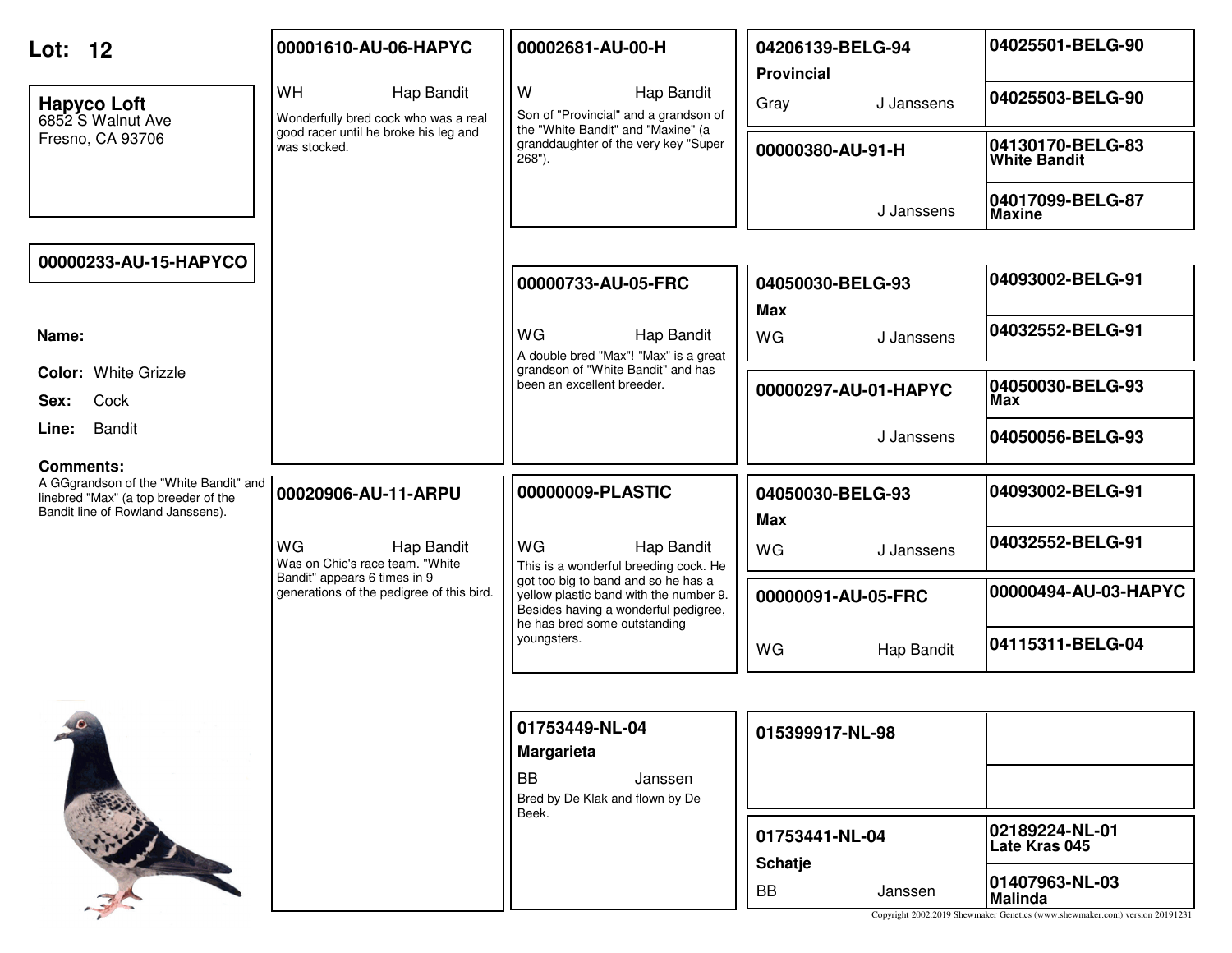| Lot: 14                                                                                                                      | 00000230-AU-01-HAPYC<br>Senna's Image                                                                                                  | 02020650-NL-91<br>Senna                                                                                                                                           | 01444869-NL-81<br><b>Sire of Senna</b> | Cock of Old Koppel 10                                                                                                      |
|------------------------------------------------------------------------------------------------------------------------------|----------------------------------------------------------------------------------------------------------------------------------------|-------------------------------------------------------------------------------------------------------------------------------------------------------------------|----------------------------------------|----------------------------------------------------------------------------------------------------------------------------|
| <b>Hapyco Loft</b><br>6852 S Walnut Ave                                                                                      | <b>PEN</b><br>Hapyco<br>A tremendous handling and breeding                                                                             | <b>BB</b><br>Van Loon<br>'92 Mid Dist 1st Ace Pigeon Holland.<br>Purchased for \$33,000. 3 X 1st (vs                                                              | <b>BB</b><br>Van Loon                  | Hen of Old Koppel 10                                                                                                       |
| Fresno, CA 93706                                                                                                             | son of "Senna" when he was bred to a<br>grand daughter of Vernazza's 180 hen.<br>This cock is AB for the LDHA gene.                    | 2733, 4818, 3372). Van Loon by Leo<br>Vieveen. Sold by Campbell for<br>\$30,000.                                                                                  | 00213507-NL-83<br>Dam of Senna         | 01605906-NL-74                                                                                                             |
|                                                                                                                              |                                                                                                                                        |                                                                                                                                                                   | <b>BB</b><br>Van Loon                  | 00669771-NL-76                                                                                                             |
| 00000130-AU-15-HAPYCO                                                                                                        |                                                                                                                                        |                                                                                                                                                                   |                                        |                                                                                                                            |
|                                                                                                                              |                                                                                                                                        | 00000587-AU-99-H                                                                                                                                                  | 00001469-AU-85-MTZ                     | 00000047-AU-84-HCB<br><b>Old 47</b>                                                                                        |
| Name:                                                                                                                        |                                                                                                                                        | <b>BB</b><br>Janssen<br>A good producing daughter of "1469"                                                                                                       | <b>BB</b><br>Janssen                   | 00000180-AU-76-MTZ<br>Vernazza's 180 Hen                                                                                   |
| <b>Color: Dark Check</b><br>Cock<br>Sex:                                                                                     |                                                                                                                                        | son of Vernazza famous "180 hen".<br>This family is still winning the 400<br>young bird races in Fresno and in the<br>San Francisco Bay Area. This hen is         | 00000842-AU-95-H                       | 00890178-AU-89-FRC<br><b>Paycheck</b>                                                                                      |
| De Senna<br>Line:<br><b>Comments:</b>                                                                                        |                                                                                                                                        | rich in the breeding of the Jansssens                                                                                                                             |                                        | 00004919-AU-84-MTZ<br>Dau of Perfect Pair                                                                                  |
| Perhaps the best bird in the auction this<br>super handling cock has an even better<br>pedigree. Grandson of "Senna" and "La | 00012320-AU-12-HAPYCO*                                                                                                                 | 00001285-AU-98-HAPYCO<br>La Verne Cock                                                                                                                            | 02691247-NL-96                         | 01306008-NL-93                                                                                                             |
| Verne Cock".                                                                                                                 | <b>DC</b><br>Van Loon<br>Really nice handling hen directly off the                                                                     | <b>BC</b><br>Van Loon<br>This cock was named by Bill                                                                                                              | <b>BB</b><br>Van Loon                  | 01008133-NL-90                                                                                                             |
|                                                                                                                              | La Verne cock when bred to his<br>daughter. She has been an excellent<br>breeder. Born in 2013 but banded with a<br>recyled 2012 band. | Richardson of Hofken International, He<br>wanted this cock so bad the he traded<br>Brad Laverne (after whom this pigeon<br>was named) for the very famous "Bill's | 02691215-NL-96                         | 02118141-NL-88<br><b>Gouden Cees</b>                                                                                       |
|                                                                                                                              |                                                                                                                                        | Pick". He has been a super addition to                                                                                                                            | <b>BC</b><br>Van Loon                  | 01306099-NL-93                                                                                                             |
|                                                                                                                              |                                                                                                                                        |                                                                                                                                                                   |                                        |                                                                                                                            |
| $\bullet$                                                                                                                    |                                                                                                                                        | 00000689-AU-10-HAPYCO<br>Sis Hen                                                                                                                                  | 00001285-AU-98-HAPYCO                  | 02691247-NL-96                                                                                                             |
|                                                                                                                              |                                                                                                                                        | <b>BC</b><br>Van Loon<br>A very good breeding hen who<br>represents some of the very best Van                                                                     | La Verne Cock<br><b>BC</b><br>Van Loon | 02691215-NL-96                                                                                                             |
|                                                                                                                              |                                                                                                                                        | Loon blood available today. She is a<br>direct daughter of the great "La Verne<br>Cock". Her dam is a double grand                                                | 00000742-AU-05-FRC                     | 00002397-AU-00-H<br>Son of Senna                                                                                           |
|                                                                                                                              |                                                                                                                                        | daughter of "Senna". The Sennas                                                                                                                                   | Van Loon<br><b>BC</b>                  | 00002348-AU-00-HAPYC<br><b>Dtr of Senna</b><br>Copyright 2002,2019 Shewmaker Genetics (www.shewmaker.com) version 20191231 |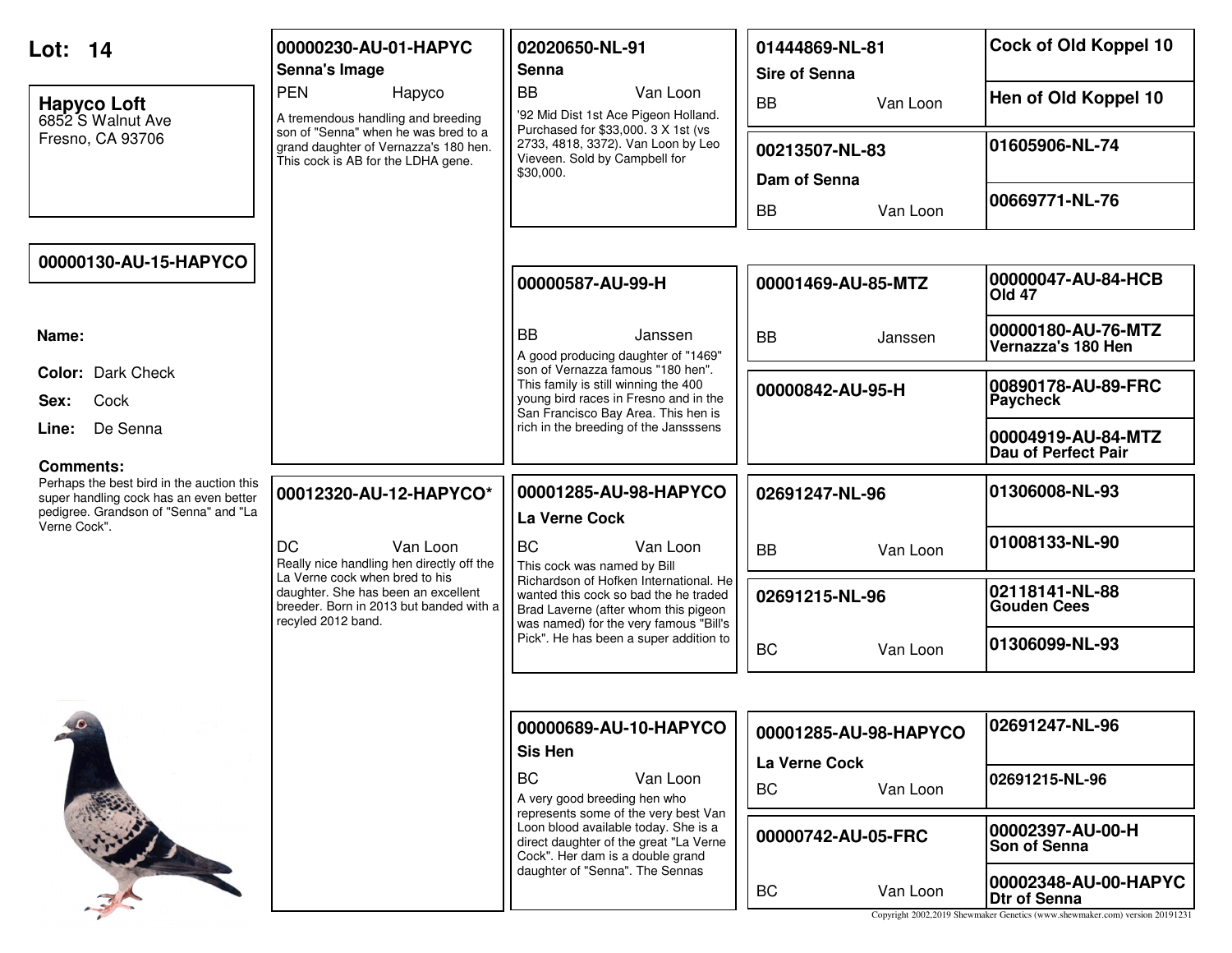| Lot: 15                                                                                                             | 00000586-AU-07-HAPYC<br><b>More Deb Ray</b>                                                                                                           | 00001326-AU-96-HAPYC<br><b>Deb Ray Cock</b>                                                                                                           | 00890178-AU-89-FRC<br>Paycheck               | 00881023-AU-88-FRC<br><b>Paycheck Dad</b>                                                        |
|---------------------------------------------------------------------------------------------------------------------|-------------------------------------------------------------------------------------------------------------------------------------------------------|-------------------------------------------------------------------------------------------------------------------------------------------------------|----------------------------------------------|--------------------------------------------------------------------------------------------------|
| <b>Hapyco Loft</b><br>6852 S Walnut Ave                                                                             | <b>BB</b><br>Hapyco<br>Direct son of one of the best breeders                                                                                         | <b>BB</b><br>Hapyco<br>This has been one of the greatest<br>breeders ever at Hapyco Lofts. He is                                                      | Janssen                                      | 00008192-AU-83-FRC                                                                               |
| Fresno, CA 93706                                                                                                    | ever at Hapyco Lofts, the "Deb Ray<br>Cock". Produced outstanding birds<br>when mated with 672-AU-15-HAPYCO.<br>This cock carries the A allele of the | still filling his eggs and raising his<br>youngsters at 17 years of age. He is a<br>son of AU Hall of Fame Ace Pigeon                                 | 00004148-AU-86-JPM<br><b>Torres Hen</b>      | 00001228-80-NWK<br>Freddy                                                                        |
|                                                                                                                     | LDHA gene.                                                                                                                                            | "Paycheck" (who was a great breeder                                                                                                                   | <b>BB</b>                                    | 00001105-85-RI                                                                                   |
| 00016304-AU-16-HAPYCO                                                                                               |                                                                                                                                                       |                                                                                                                                                       |                                              |                                                                                                  |
|                                                                                                                     |                                                                                                                                                       | 00001161-DV-01-05837<br><b>The German Hen</b>                                                                                                         | 02803438-NL-91                               | 02803388-NL-91                                                                                   |
| Name:                                                                                                               |                                                                                                                                                       | <b>BB</b><br>Bred by Kurt Augustin loft of Germany.                                                                                                   | <b>BB</b><br>Janssen                         | 00587106-NL-85                                                                                   |
| Color: Blue Bar<br>Cock<br>Sex:                                                                                     |                                                                                                                                                       | This has been a very good breeder at<br>Hapyco Lofts. Her brother has also<br>been an outstanding breeder.                                            | 00000115-96-05837<br>Derby 115               | 00000824-DV-94-05837                                                                             |
| Line:                                                                                                               |                                                                                                                                                       |                                                                                                                                                       | Blue                                         | 00000845-DV-94-05837                                                                             |
| <b>Comments:</b><br>Linebred "Deb Ray Cock", one of the all<br>time best breeders of top racing birds at<br>Hapyco. | 00000672-AU-15-HAPYCO                                                                                                                                 | 00003079-AU-13-SHEW<br><b>The Freak</b>                                                                                                               | 00002477-AU-12-SHEW                          | 00000547-IF-03-DWI<br><b>Blue Ikon</b>                                                           |
|                                                                                                                     | <b>BB</b><br>Hapyco<br>Tremendous handling hen!!! A direct                                                                                            | <b>BB</b><br><b>VR Kloeck</b><br>Most extreme performer Shewmaker                                                                                     | <b>BB</b><br><b>VR Kloeck</b>                | 06074822-BELG-08<br><b>Pure Gold</b>                                                             |
|                                                                                                                     | daughter of "The Freak" and a \$15,000<br>winner. This should be one of the top<br>breeding hens at Hapyco for years.                                 | has ever had in over 10 years of<br>contemporary group testing. "The<br>Freak" was twice 1st on 2 extremely<br>tough tests and with a fast race time. | 00000109-AU-10-WINGH                         | 00000575-AU-06-DWI                                                                               |
|                                                                                                                     |                                                                                                                                                       | The tests were the first 2 times the                                                                                                                  | <b>BB</b><br><b>VR Kloeck</b>                | 00002596-AU-01-GS                                                                                |
|                                                                                                                     |                                                                                                                                                       |                                                                                                                                                       |                                              |                                                                                                  |
| $10 -$                                                                                                              |                                                                                                                                                       | 00001359-AU-02-HAPYCO<br>The Deb Queen                                                                                                                | 00001326-AU-96-HAPYCO<br><b>Deb Ray Cock</b> | 00890178-AU-89-FRC<br>Paycheck                                                                   |
|                                                                                                                     |                                                                                                                                                       | <b>BB</b><br>True F1<br>Won \$15,000 in Las Vegas race.<br>Wonderful handling hen. Her dam also                                                       | BB<br>Hapyco                                 | 00004148-AU-86-JPM<br><b>Torres Hen</b>                                                          |
|                                                                                                                     |                                                                                                                                                       | was a great racer winning \$22,000 in<br>the VegasRace.Com futurity. A sister<br>of this hen (0835-AU-04-HAPYCO)                                      | 00001826-AU-01-COR<br>Queen of Vegas         | 00000012-AU-98-WEF                                                                               |
|                                                                                                                     |                                                                                                                                                       | bred 0626-AU-10-HAPYCO who was                                                                                                                        | BB<br>Grondelaer                             | 00001111-AU-99-NC<br>Copyright 2002,2019 Shewmaker Genetics (www.shewmaker.com) version 20191231 |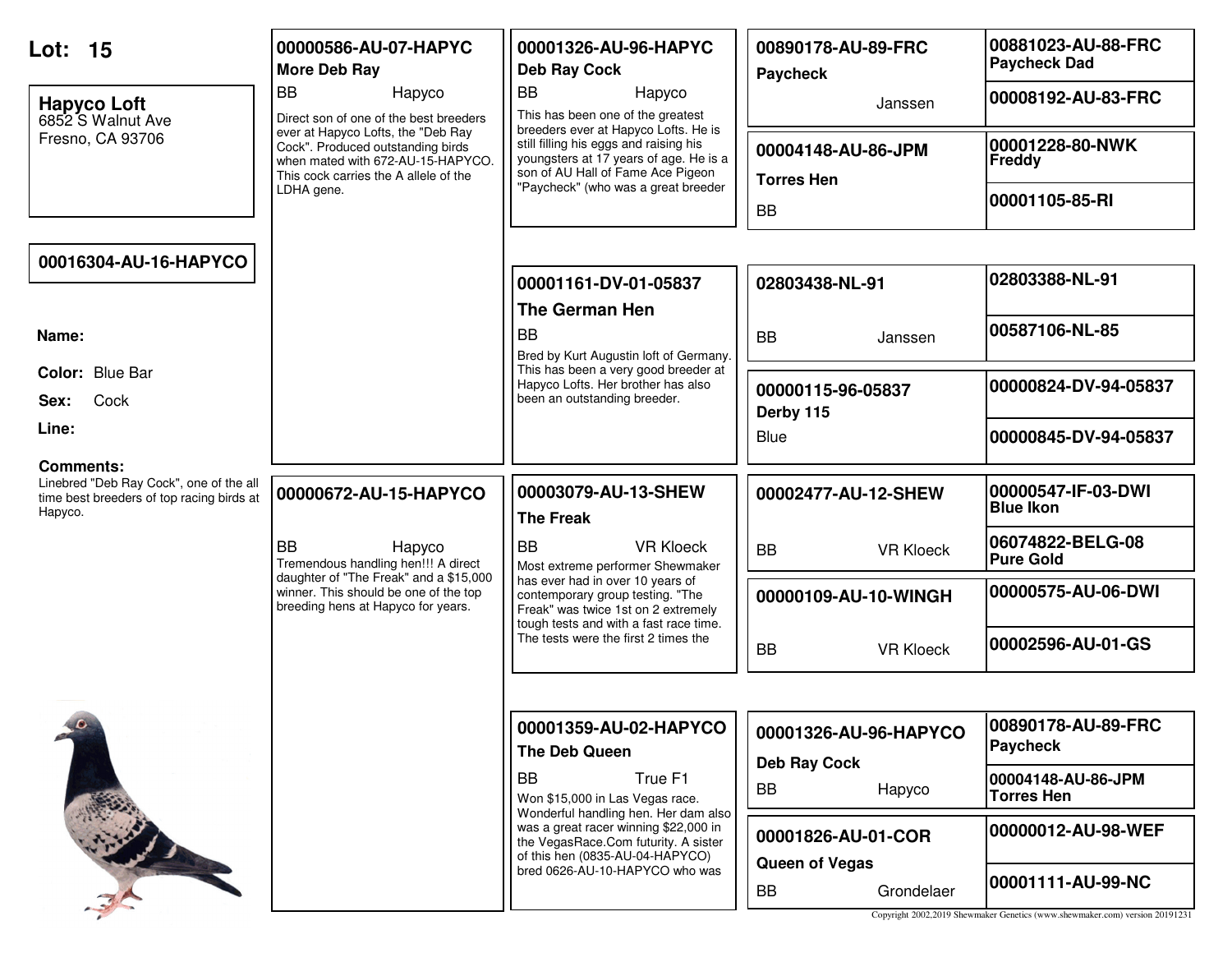| Lot: 17                                                                              | 00008584-AU-FRC-79                                                                           | 00020702-AU-11-ARPU                                           | 00008360-AU-08-HAPYC  | 00000424-AU-01-H                                                                                |
|--------------------------------------------------------------------------------------|----------------------------------------------------------------------------------------------|---------------------------------------------------------------|-----------------------|-------------------------------------------------------------------------------------------------|
| <b>Hapyco Loft</b><br>6852 S Walnut Ave                                              | <b>BG</b><br>Hatched in 2012 but banded with an old                                          | WG<br>A grand daughter of National Ace                        | <b>DC</b>             | 00000602-AU-03-HAPYC                                                                            |
| Fresno, CA 93706                                                                     | band. Linebred "Pitbull". "White Bandit"<br>appears 5 times in the 7 generation<br>pedigree. | Pigeon "Dream Boy".                                           | 00000260-AU-09-HAPYC  | 02452607-NL-99<br><b>Dream Boy</b>                                                              |
|                                                                                      |                                                                                              |                                                               | <b>DC</b><br>Hapyco   | 00000563-AU-99-HAY                                                                              |
| 00000475-AU-15-HAPYCO                                                                |                                                                                              |                                                               |                       |                                                                                                 |
|                                                                                      |                                                                                              | 04115311-BELG-04                                              | 04141010-BELG-98      | 04360350-BELG-95<br><b>Pitbull</b>                                                              |
| Name:                                                                                |                                                                                              | <b>WG</b><br>J Janssens<br>Super handling hen! Grand daughter |                       | 04135010-BELG-96                                                                                |
| Color: White Grizzle<br>Hen<br>Sex:                                                  |                                                                                              | of "Pitbull". Sister of<br>04234130-BELG-03.                  | 04154156-BELG-01      | <b>Wandels Leon</b>                                                                             |
| <b>Bandit</b><br>Line:                                                               |                                                                                              |                                                               |                       | <b>Wandels Leon</b>                                                                             |
| <b>Comments:</b><br>"White Bandit" appears 8 times in 9<br>generations of this bird. | 00012647-AU-12-HAPYCO                                                                        | 00020607-AU-11-ARPU                                           | 00000489-AU-01-HAPYCO | 00000419-AU-92-H<br><b>Smokey the Bandit</b>                                                    |
|                                                                                      | WG<br>Linebred "White Bandit" (6 times in 9                                                  | WG                                                            | WG                    | 00000798-AU-95-H                                                                                |
|                                                                                      | generations).                                                                                |                                                               | 04115321-BELG-04      | 04234132-BELG-03                                                                                |
|                                                                                      |                                                                                              |                                                               | WG<br>J Janssens      | 04195056-BELG-01                                                                                |
|                                                                                      |                                                                                              |                                                               |                       |                                                                                                 |
| $10 -$                                                                               |                                                                                              | 00020610-AU-11-ARPU                                           | 00008279-AU-08-HAPYCO | <b>WG Cock 2 x 1st clock</b>                                                                    |
|                                                                                      |                                                                                              | WG                                                            |                       | 00001315-AU-05-HAP                                                                              |
|                                                                                      |                                                                                              |                                                               | 04115397-BELG-04      | 04234130-BELG-03                                                                                |
|                                                                                      |                                                                                              |                                                               | WG<br>J Janssens      | 04195017-BELG-01<br>Copyright 2002,2019 Shewmaker Genetics (www.shewmaker.com) version 20191231 |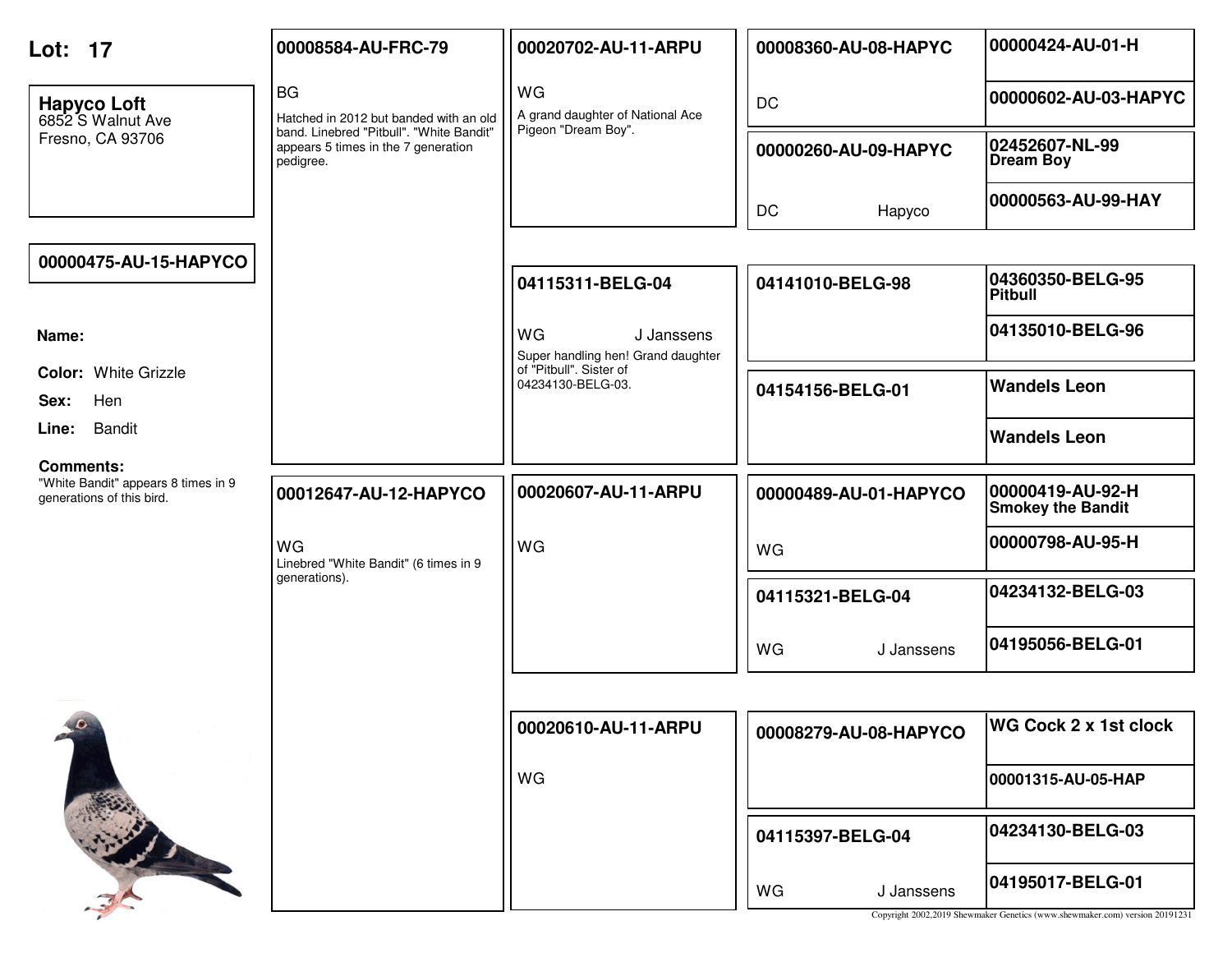| Lot: 18                                                    | 00000341-AU-09-GHC                                            | 00000666-AU-08-GHC                                                                                                         | 00000856-IF-03-UTEN                      | 00000689-AU-02-GHC                                                                                |
|------------------------------------------------------------|---------------------------------------------------------------|----------------------------------------------------------------------------------------------------------------------------|------------------------------------------|---------------------------------------------------------------------------------------------------|
| <b>Hapyco Loft</b><br>6852 S Walnut Ave                    | <b>BCWF</b><br>Art Hees<br>'09 Late hatch sold by Art.        | <b>BC</b><br>Art Hees<br>Linebred mating of Art's best<br>bloodlines. Held for stock.                                      | <b>BC</b><br>Art Hees                    | 00000171-AU-99-GHC                                                                                |
| Fresno, CA 93706                                           |                                                               |                                                                                                                            | 00000437-AU-01-GHC                       | 00004175-AU-94-FVC<br><b>Rastus</b>                                                               |
|                                                            |                                                               |                                                                                                                            | <b>DCTC</b><br>Art Hees                  | 00008104-AU-93-FVC                                                                                |
| 00016216-AU-16-HAPYCO                                      |                                                               |                                                                                                                            |                                          |                                                                                                   |
|                                                            |                                                               | 00000690-AU-08-GHC                                                                                                         | 00002721-AU-00-GHC<br><b>Midget Cock</b> | 00004175-AU-94-FVC<br><b>Rastus</b>                                                               |
| Name:                                                      |                                                               | <b>BB</b><br>Art Hees<br>Late hatch from a hit pair. In the clock                                                          | <b>BC</b><br>Art Hees                    | 00008104-AU-93-FVC                                                                                |
| Color: Blue Bar<br>Hen<br>Sex:                             |                                                               | three times as a yearling.                                                                                                 | 00000382-AU-00-GHC<br><b>Midget Hen</b>  | 00008183-AU-93-FVC                                                                                |
| Line: Art Hees                                             |                                                               |                                                                                                                            | <b>BB</b><br>Art Hees                    | 00002229-AU-97-GHC                                                                                |
| <b>Comments:</b><br>A hen bred from an Art Hees cock and a |                                                               | 00000176-AU-10-SMCC                                                                                                        |                                          | 01512775-NL-98                                                                                    |
| daughter of a super breeding Art Hees<br>hen.              | 00012264-AU-12-HAPYCO                                         | <b>Super Sessink</b>                                                                                                       | 00005496-AU-05-HAPYCO                    |                                                                                                   |
|                                                            | <b>BC</b><br>Hapyco<br>Flew the Sierra Ranch Classic in 2012. | <b>BB</b><br>Hapyco<br>Bred by Warren Sessink. This cock                                                                   | <b>BC</b><br>Janssen                     | 05035038-NL-00<br><b>Mildred</b>                                                                  |
|                                                            | This has been one of our favorite<br>matings of recent years. | has been a tremendous breeder at<br>Hapyco Lofts producing several<br>outstanding flyers in his first year of<br>breeding. | 00000145-AU-08-SMCC                      | 00002662-AU-02-SMCC                                                                               |
|                                                            |                                                               |                                                                                                                            | <b>BBWF</b><br>Stichelbau                | 00000107-AU-04-SMCC                                                                               |
|                                                            |                                                               |                                                                                                                            |                                          |                                                                                                   |
|                                                            |                                                               | 00000129-AU-08-GHC<br><b>Artess</b>                                                                                        | 00002850-AU-04-GHC                       | 00004159-AU-94-FVC                                                                                |
|                                                            |                                                               | <b>BC</b><br>Art Hees<br>Outstanding flyer for Art Hees. Has                                                               | <b>BBSP</b><br>Art Hees                  | 00000722-AU-02-GHC                                                                                |
|                                                            |                                                               | bred excellent youngsters for Hapyco.<br>Chic called her "one of the best hens<br>on the place".                           | 00006784-AU-00-GHC                       | 00000177-AU-99-GHC                                                                                |
|                                                            |                                                               |                                                                                                                            | <b>BC</b><br>Art Hees                    | 00002223-AU-97-GHC<br>Copyright 2002,2019 Shewmaker Genetics (www.shewmaker.com) version 20191231 |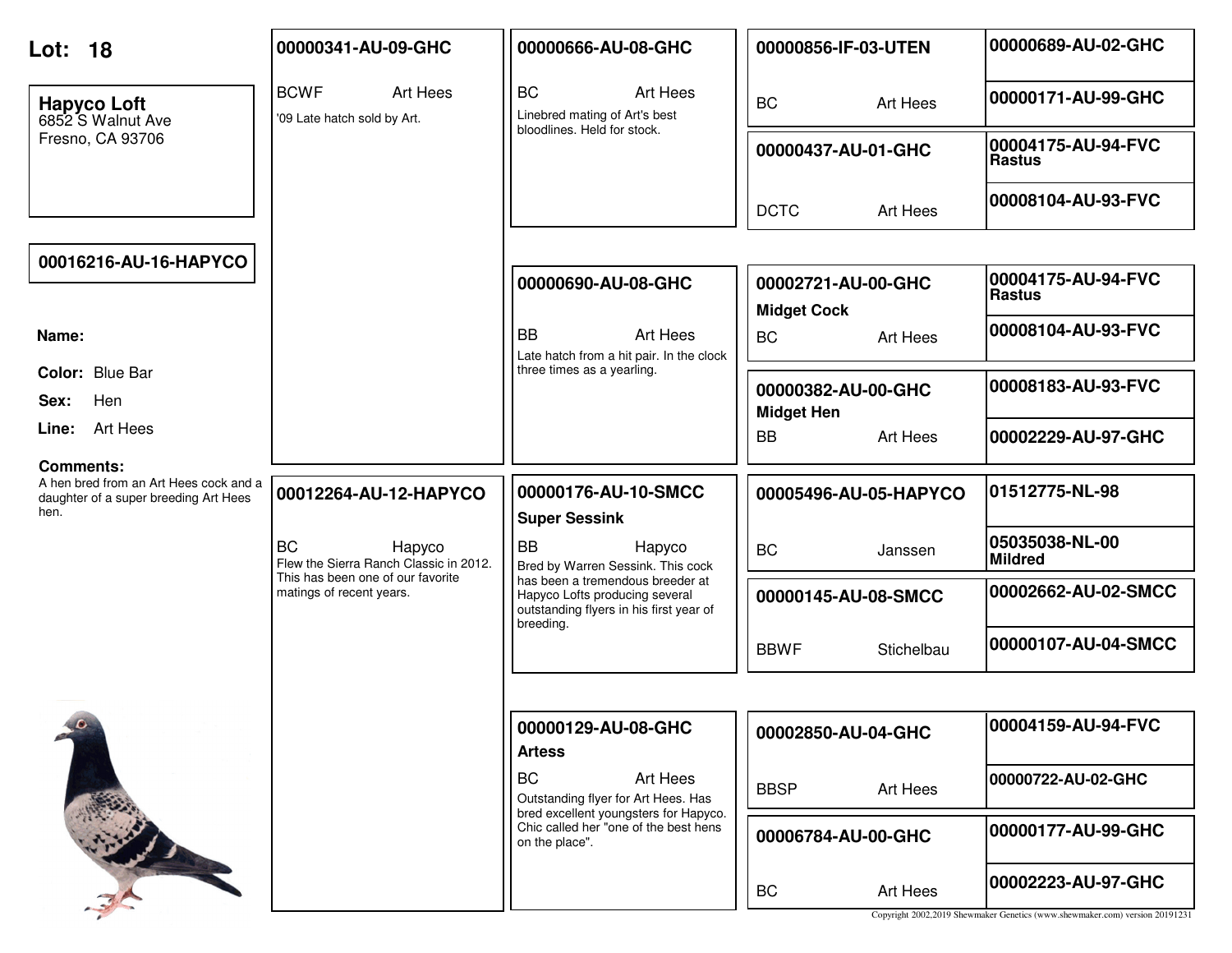| Lot: 19<br><b>Hapyco Loft</b><br>6852 S Walnut Ave<br>Fresno, CA 93706                                                                                                              | 00012800-AU-12-HAPYC<br><b>TB</b><br>Grondelaer<br>A wonderfully bred Grondalaers cock.<br>The sire was bred by "Crazy Al" and is a<br>direct son of his "Champ". The dam was<br>a 1st place winner in the vegas.com<br>race winning \$22,000. | 00000491-AU-01-CRAZY<br>Incomparable Al<br><b>BBWF</b><br>Grondelaer<br>Bred by Crazy Al. Proven breeder.                                                                                                                                                  | 01054249-BELG-95<br>Champ<br><b>BB</b><br>Grondelaer<br>01065021-BELG-98                                                                        | 01098388-BELG-88<br>01052120-BELG-93<br>01007522-BELG-89<br>05238993-BELG-93                                                                                      |
|-------------------------------------------------------------------------------------------------------------------------------------------------------------------------------------|------------------------------------------------------------------------------------------------------------------------------------------------------------------------------------------------------------------------------------------------|------------------------------------------------------------------------------------------------------------------------------------------------------------------------------------------------------------------------------------------------------------|-------------------------------------------------------------------------------------------------------------------------------------------------|-------------------------------------------------------------------------------------------------------------------------------------------------------------------|
| 00016392-AU-16-HAPYCO                                                                                                                                                               |                                                                                                                                                                                                                                                | 00001826-AU-01-COR<br><b>Queen of Vegas</b>                                                                                                                                                                                                                | <b>BB</b><br>Grondelaer<br>00000012-AU-98-WEF                                                                                                   | 00002729-AU-88-WWC                                                                                                                                                |
| Name:<br>Color: Blue Bar<br>Hen<br>Sex:<br>Hapyco<br>Line:                                                                                                                          |                                                                                                                                                                                                                                                | <b>BB</b><br>Grondelaer<br>This hen won \$22,000 in the Vegas<br>Race for Gene Hamilton. Hapyco<br>purchased her for \$4,000. The same<br>mating produced = 1st for Gene in the<br>first Vegasrace.com winning over<br>\$50,000. A daughter has bred a 1st | 00001111-AU-99-NC                                                                                                                               | 00001693-AU-91-YL<br>00000502-AU-97-AU<br>05276068-BELG-89<br><b>GD Orleans</b>                                                                                   |
| Comments:<br>A grand daughter of "Queen of Vegas",<br>\$22,000 1st drop winner of the famous<br>Vegasrace.com (whose sibling was a<br>\$50,000 1st drop winner the year<br>before). | 00020543-AU-11-ARPU<br>Mostly Jan<br>A grand daughter of our foundation<br>breeder "Deb Ray Cock" AND a double<br>grand daughter of our "Hall of Fame"<br>hen. A vegas.com winner is also in the<br>pedigree.                                  | 00000530-AU-10-HAPYCO<br><b>BB</b><br>Mostly Jan<br>A direct son of two fabulous breeders<br>the "Deb Ray Cock" and the "Hall of<br>Fame Hen". This is as good as any<br>performing genetics we have.                                                      | 00001326-AU-96-HAPYCO<br><b>Deb Ray Cock</b><br><b>BB</b><br>Hapyco<br>00002060-AU-00-HAPYCO<br><b>Hall of Fame Hen</b><br><b>BB</b><br>Janssen | 00890178-AU-89-FRC<br><b>Paycheck</b><br>00004148-AU-86-JPM<br><b>Torres Hen</b><br>00000397-AU-95-H<br>00000843-AU-95-H                                          |
|                                                                                                                                                                                     |                                                                                                                                                                                                                                                | 00000560-AU-07-HAPYCO<br><b>SL</b><br>Mostly Jan<br>Some great performance in the<br>breeding of this bird. Down twice from<br>the Holland Ace Pigeon "Senna" as<br>well as down from a Vegasrace.com<br>winner. The dam was AU Hall of<br>Fame.           | 00001369-AU-02-H<br><b>BBWF</b><br>Van Loon<br>00002060-AU-00-HAPYCO<br><b>Hall of Fame Hen</b><br><b>BB</b><br>Janssen                         | 00000535-AU-01-HAPYC<br>00000550-AU-01-HAP<br>00000397-AU-95-H<br>00000843-AU-95-H<br>Copyright 2002,2019 Shewmaker Genetics (www.shewmaker.com) version 20191231 |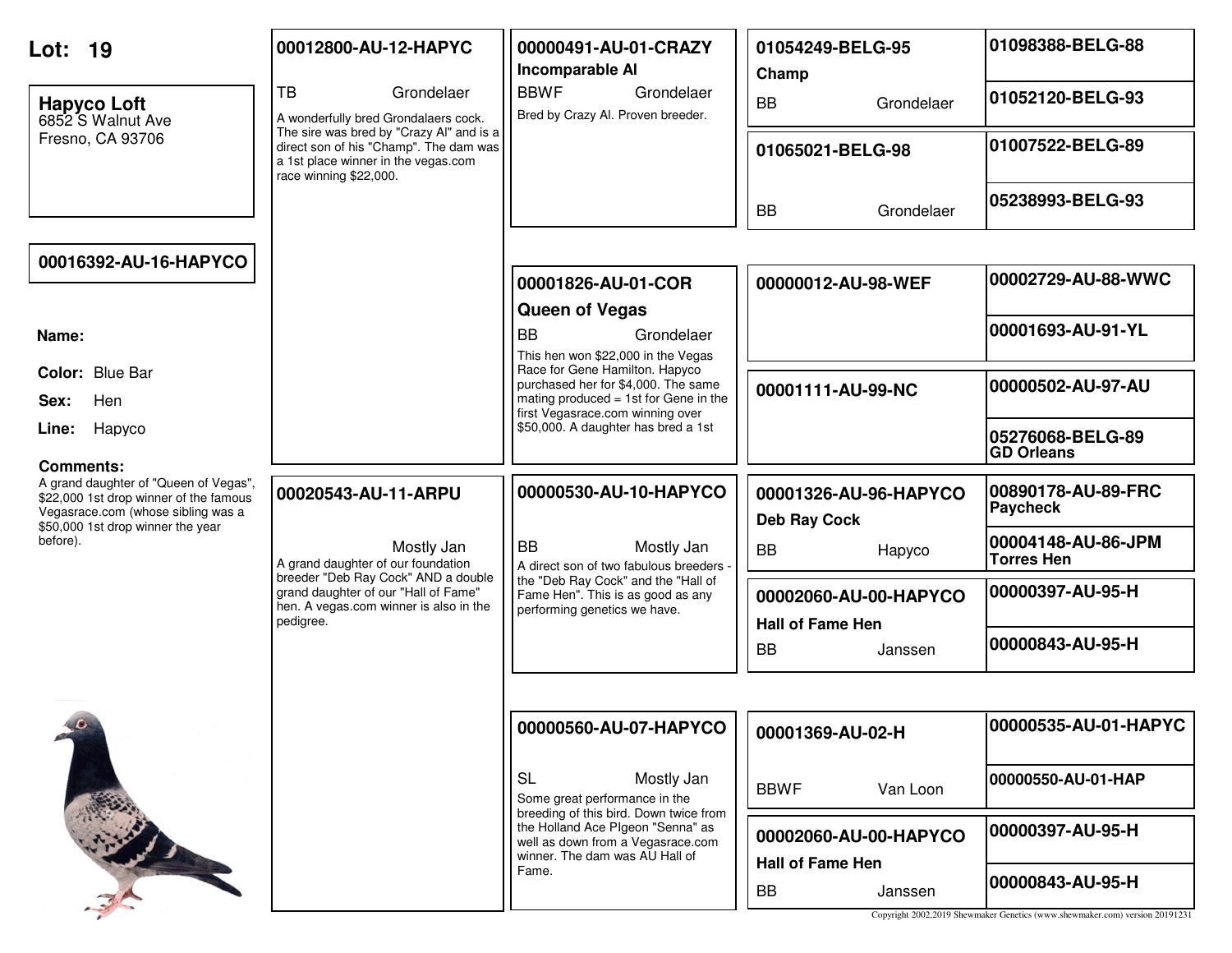| Lot: 22                                                                                                     | 00006087-AU-14-ARPU                                     | 00000583-AU-04-HAPYC                                                                                                       | 00000014-AU-03-HAPYC      | 00000230-AU-01-HAPYC<br>Senna's Image                                                             |
|-------------------------------------------------------------------------------------------------------------|---------------------------------------------------------|----------------------------------------------------------------------------------------------------------------------------|---------------------------|---------------------------------------------------------------------------------------------------|
| <b>Hapyco Loft</b><br>6852 S Walnut Ave                                                                     | <b>BCPN</b><br>Hapyco<br>Linebred "Senna" (6 times in 5 | <b>BC</b><br>Van Loon<br>Linebred "Senna" (5 times in 4                                                                    | <b>BB</b>                 | 00000586-AU-01-HAPYC                                                                              |
| Fresno, CA 93706                                                                                            | generations for 41%).                                   | generations for 69%).                                                                                                      | 00000586-AU-01-HAPYC      | 02020650-NL-91<br><b>Senna</b>                                                                    |
|                                                                                                             |                                                         |                                                                                                                            | <b>BB</b><br>Van Loon     | 00004788-AU-94-OHF                                                                                |
|                                                                                                             |                                                         |                                                                                                                            |                           |                                                                                                   |
| 00016135-AU-16-HAPYCO                                                                                       |                                                         | 00020853-AU-11-ARPU                                                                                                        | 00005499-AU-05-HAPYC      | 01897533-NL-02<br><b>Mr Frank</b>                                                                 |
| Name:                                                                                                       |                                                         | <b>BCWF</b><br>Hapyco<br>A grand daughter of the "Iron Horse"                                                              | <b>BC</b><br>Hapyco       | 01921104-NL-02<br>Evita                                                                           |
| Color: Blue Bar<br>Hen<br>Sex:                                                                              |                                                         | who flew 6 times 500 to 600 miles.                                                                                         | 00000584-AU-07-HAPYC      | 00000673-AU-81-H<br><b>Iron Horse</b>                                                             |
| Hapyco<br>Line:                                                                                             |                                                         |                                                                                                                            | <b>RBSP</b><br>Hapyco     | 00000525-AU-01-HAPYC                                                                              |
| <b>Comments:</b><br>A hen bred from an Art Hees cock and a<br>daughter of a super breeding Art Hees<br>hen. | 00008382-AU-79-FRC                                      | 00000176-AU-10-SMCC<br><b>Super Sessink</b>                                                                                | 00005496-AU-05-HAPYCO     | 01512775-NL-98                                                                                    |
|                                                                                                             | <b>BC</b><br>Hapyco<br>Banded with a very old band. Was | <b>BB</b><br>Hapyco<br>Bred by Warren Sessink. This cock                                                                   | <b>BC</b><br>Janssen      | 05035038-NL-00<br><b>Mildred</b>                                                                  |
|                                                                                                             | hatched in 2014. This has been a<br>golden mating.      | has been a tremendous breeder at<br>Hapyco Lofts producing several<br>outstanding flyers in his first year of<br>breeding. | 00000145-AU-08-SMCC       | 00002662-AU-02-SMCC                                                                               |
|                                                                                                             |                                                         |                                                                                                                            | <b>BBWF</b><br>Stichelbau | 00000107-AU-04-SMCC                                                                               |
|                                                                                                             |                                                         |                                                                                                                            |                           |                                                                                                   |
|                                                                                                             |                                                         | 00000129-AU-08-GHC<br><b>Artess</b>                                                                                        | 00002850-AU-04-GHC        | 00004159-AU-94-FVC                                                                                |
|                                                                                                             |                                                         | <b>BC</b><br>Art Hees<br>Outstanding flyer for Art Hees. Has                                                               | <b>BBSP</b><br>Art Hees   | 00000722-AU-02-GHC                                                                                |
|                                                                                                             |                                                         | bred excellent youngsters for Hapyco.<br>Chic called her "one of the best hens<br>on the place".                           | 00006784-AU-00-GHC        | 00000177-AU-99-GHC                                                                                |
|                                                                                                             |                                                         |                                                                                                                            | BC<br>Art Hees            | 00002223-AU-97-GHC<br>Copyright 2002,2019 Shewmaker Genetics (www.shewmaker.com) version 20191231 |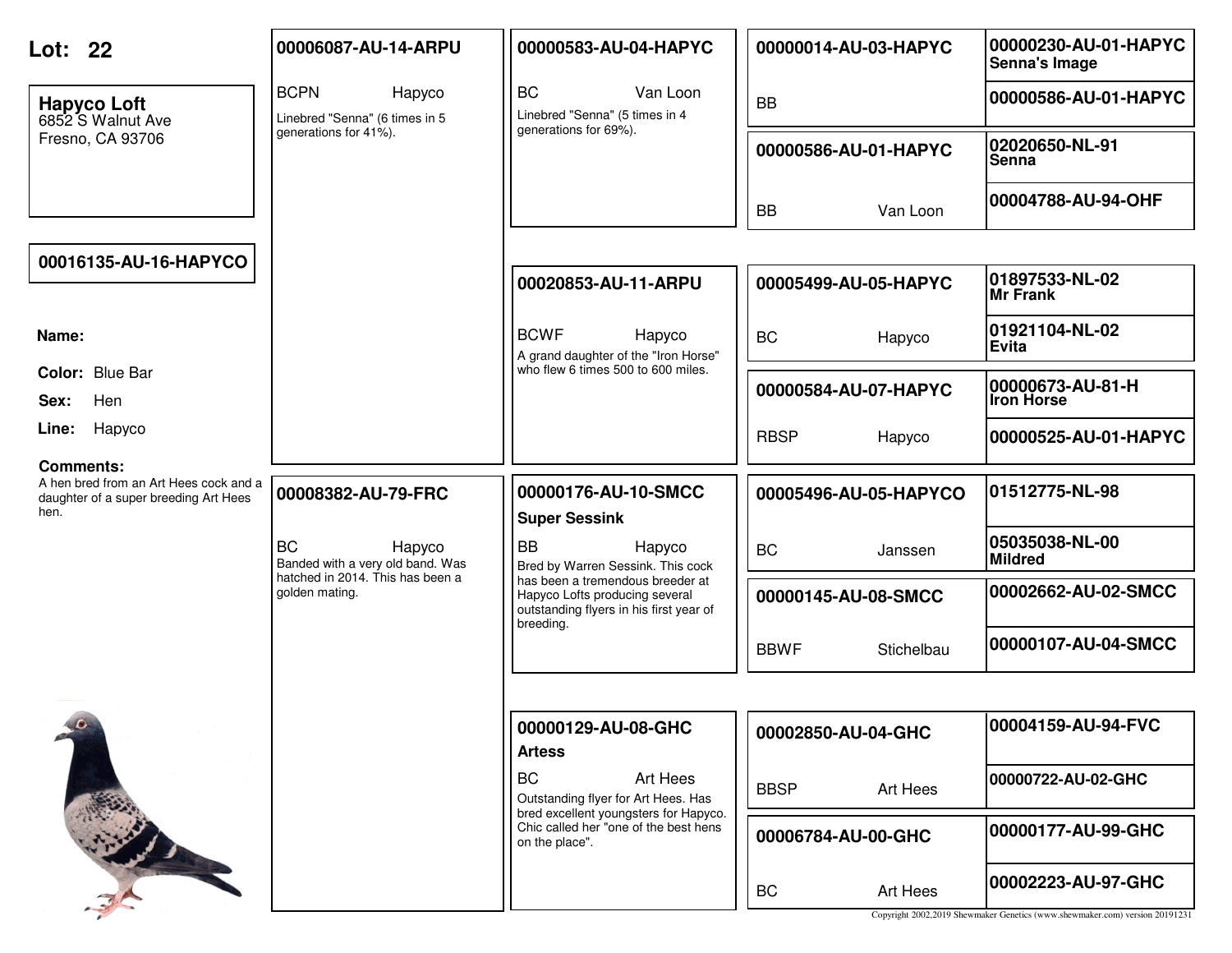| Lot: 23                                                                                                                                | 00006005-AU-14-ARPU<br><b>Jack</b>                                     | 00004815-AU-78-FRC*10                                                                                                                                  | 01181097-NL-99                       | 02591125-NL-98                                                                                                     |
|----------------------------------------------------------------------------------------------------------------------------------------|------------------------------------------------------------------------|--------------------------------------------------------------------------------------------------------------------------------------------------------|--------------------------------------|--------------------------------------------------------------------------------------------------------------------|
| <b>Hapyco Loft</b><br>6852 S Walnut Ave                                                                                                | <b>BCSL</b><br>Linebred "Magic Fire" (50%) and "Magic                  | <b>BC</b><br>Mostly Jan                                                                                                                                | <b>DC</b>                            | 02591128-NL-98                                                                                                     |
| Fresno, CA 93706                                                                                                                       | Bella" (50%).                                                          |                                                                                                                                                        | 02591150-NL-98<br><b>Magic Bella</b> | 01252338-NL-97<br><b>Magic Fire</b>                                                                                |
|                                                                                                                                        |                                                                        |                                                                                                                                                        | <b>BB</b><br>Mostly Jan              | 01008476-NL-96<br>Rebecca                                                                                          |
| 00008355-AU-79-FRC                                                                                                                     |                                                                        | 00000386-AU-09-HAPYC                                                                                                                                   | 01181097-NL-99                       | 02591125-NL-98                                                                                                     |
|                                                                                                                                        |                                                                        |                                                                                                                                                        |                                      |                                                                                                                    |
| Name:                                                                                                                                  |                                                                        | <b>BC</b><br>Mostly Jan<br>Wow wow wow! Triple bred "Magic                                                                                             | <b>DC</b>                            | 02591128-NL-98                                                                                                     |
| <b>Color: Blue Check</b><br>Cock<br>Sex:                                                                                               |                                                                        | Fire". You won't find many bred like<br>this.                                                                                                          | 02591150-NL-98<br><b>Magic Bella</b> | 01252338-NL-97<br><b>Magic Fire</b>                                                                                |
| Hapyco<br>Line:                                                                                                                        |                                                                        |                                                                                                                                                        | <b>BB</b><br>Mostly Jan              | 01008476-NL-96<br>Rebecca                                                                                          |
| <b>Comments:</b><br>An old band, bird was hatched in 2015<br>or later. Linebred "Mr. Frank". Down<br>from some of the very best Hapyco | 00006014-AU-14-ARPU                                                    | 01180713-NL-99<br><b>Blue Pride</b>                                                                                                                    | 02591265-NL-98                       | 06337209-BELG-87                                                                                                   |
| foundation birds "Magic Fire", "Magic<br>Bella", Deb Ray Cock", K-5 Cock ("Son<br>of 613') and "Pretty One".                           | <b>BB</b><br>Hapyco<br>Wonderful pedigree. Daughter of "Blue           | <b>BB</b><br>Mostly Jan<br>Linebred "019". Imported from Gijs                                                                                          | Janssen                              | 06598453-BELG-96                                                                                                   |
|                                                                                                                                        | Pride" and grand daughter of "Deb Ray<br>Again" and the great 600 hen. | Peters. A fantastic breeder! He also<br>goes back to the incomparable "Fire<br>Flight".                                                                | 02591281-NL-98                       | 01879385-NL-94<br>Ricardo                                                                                          |
|                                                                                                                                        |                                                                        |                                                                                                                                                        | Mostly Jan                           | 01008762-NL-96<br>Lilly                                                                                            |
|                                                                                                                                        |                                                                        |                                                                                                                                                        |                                      |                                                                                                                    |
|                                                                                                                                        |                                                                        | 00012340-AU-12-HAPYCO                                                                                                                                  | 00000575-AU-07-HAPYCO                | 00001326-AU-96-HAPYC<br><b>Deb Ray Cock</b>                                                                        |
|                                                                                                                                        |                                                                        | <b>BB</b><br>Hapyco<br>A full sister of 12255-AU-12-HAPYCO                                                                                             | Deb Ray Again<br>BB<br>Hapyco        | 00001161-DV-01-0583<br>The German Hen                                                                              |
|                                                                                                                                        |                                                                        | who was part of the team that won<br>\$13,117 for the Champion Team at the<br>American Grand National 2012. The<br>parents are two of the top breeders | 00000600-AU-07-HAPYCO<br>De 600      | 01540079-NL-98<br><b>Son of "613"</b>                                                                              |
|                                                                                                                                        |                                                                        | today at Hapyco.                                                                                                                                       | BB<br>Janssen                        | 01209894-NL-99<br><b>Pretty One</b><br>Copyright 2002,2019 Shewmaker Genetics (www.shewmaker.com) version 20191231 |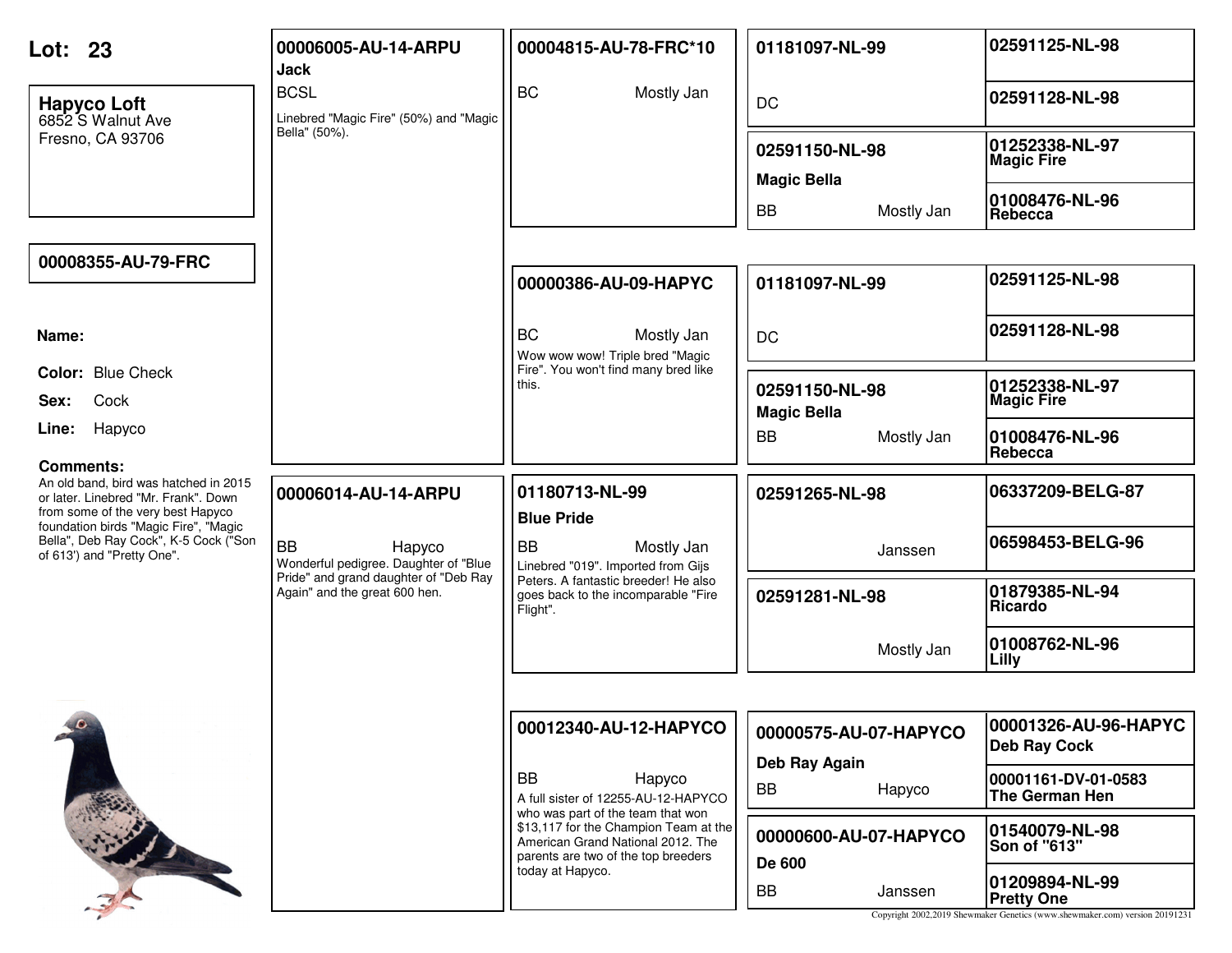| Lot: 25                                                                | 00001602-AU-06-HAPYC                                     | 00000050-AU-01-HAPYC<br><b>Citiboy</b>                                                                       | 01180713-NL-99<br><b>Blue Pride</b> | 02591265-NL-98                                                                                  |
|------------------------------------------------------------------------|----------------------------------------------------------|--------------------------------------------------------------------------------------------------------------|-------------------------------------|-------------------------------------------------------------------------------------------------|
| <b>Hapyco Loft</b><br>6852 S Walnut Ave                                | WG<br>A direct son of "Citiboy", the best rcaer          | <b>BB</b><br>Mostly Jan<br>This cock was a fantastic flyer for<br>Hapyco Lofts. He won the Club,             | <b>BB</b><br>Mostly Jan             | 02591281-NL-98                                                                                  |
| Fresno, CA 93706                                                       | ever produced at Hapyco lofts.                           | Combine & California State Hall of<br>Fame for Hapyco Lofts in 2001. He is<br>out of "Blue Pride" (who was a | 02280499-NL-95                      | 01306118-NL-93<br>De 118                                                                        |
|                                                                        |                                                          | grandson of the "019") when he was                                                                           |                                     | 01306110-NL-93                                                                                  |
| 00013308-AU-13-HAPYCO                                                  |                                                          |                                                                                                              |                                     |                                                                                                 |
|                                                                        |                                                          | 00001377-AU-02-HAPYC                                                                                         | 00001175-AU-91-H                    | 04130170-BELG-83<br><b>White Bandit</b>                                                         |
| Name:                                                                  |                                                          | WH<br>A granddaughter of two of the best -                                                                   |                                     | 00002821-AU-82-MTZ<br><b>Super 2821</b>                                                         |
| <b>Color: White Grizzle</b><br>Cock<br>Sex:                            |                                                          | "White Bandit" and "Bingo".<br>2821-AU-82-MTZ has been one of our<br>best producing hens.                    | 00000314-AU-95-H                    | 04025517-BELG-90<br><b>Bingo</b>                                                                |
| <b>Bandit</b><br>Line:                                                 |                                                          |                                                                                                              | W                                   | 04040002-BELG-88                                                                                |
| <b>Comments:</b><br>"White Bandit" appears 5 times in 9                |                                                          |                                                                                                              |                                     |                                                                                                 |
| generations of this bird. "Bingo" appears<br>4 times in 7 generations. | 04115321-BELG-04                                         | 04234132-BELG-03                                                                                             | 04195083-BELG-01                    | 04192319-BELG-97                                                                                |
|                                                                        | WG<br>J Janssens<br>This bird goes back to "Bingo" three | J Janssens<br>Bred by Roland Janssens of Belgium.                                                            | J Janssens                          | 04180268-BELG-99                                                                                |
|                                                                        | times and the "White Bandit" six times.                  |                                                                                                              | 04195056-BELG-01                    | 04141011-BELG-98                                                                                |
|                                                                        |                                                          |                                                                                                              | J Janssens                          | 02343411-BELG-00                                                                                |
|                                                                        |                                                          |                                                                                                              |                                     |                                                                                                 |
| $10 -$                                                                 |                                                          | 04195056-BELG-01                                                                                             | 04141011-BELG-98                    | 04360311-BELG-95<br><b>Grizzle Rocket</b>                                                       |
|                                                                        |                                                          | J Janssens<br>Bred by Roland Janssens of Belgium.                                                            | J Janssens                          | 04360361-BELG-95                                                                                |
|                                                                        |                                                          |                                                                                                              | 02343411-BELG-00                    | 06404922-BELG-99                                                                                |
|                                                                        |                                                          |                                                                                                              | J Janssens                          | 02200200-BELG-98<br>Copyright 2002,2019 Shewmaker Genetics (www.shewmaker.com) version 20191231 |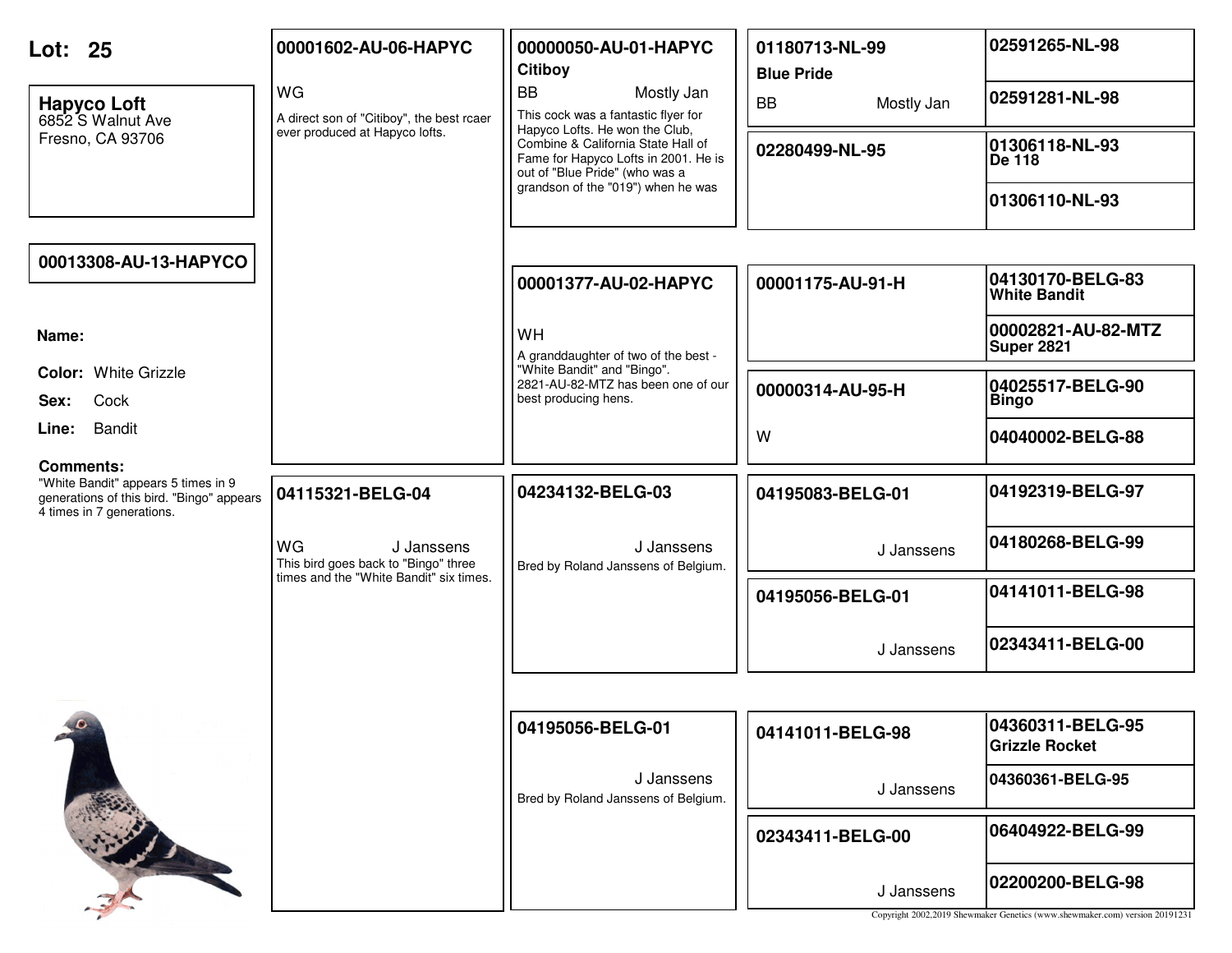| Lot: 26                                                                                | 00000623-AU-10-HAPYC                                           | 01008438-NL-96<br><b>Super Frankie</b>                                                                                    | 01780570-NL-94                                | 02622029-NL-94                                                                                                                 |
|----------------------------------------------------------------------------------------|----------------------------------------------------------------|---------------------------------------------------------------------------------------------------------------------------|-----------------------------------------------|--------------------------------------------------------------------------------------------------------------------------------|
| <b>Hapyco Loft</b><br>6852 S Walnut Ave                                                | <b>BC</b><br>Van Loon<br>Linebred "Super Frankie" (81%).       | <b>BC</b><br>Van Loon<br>This is one of the best pigeons ever to<br>come to Hapyco Lofts. He flew almost                  | <b>BC</b><br>Van Loon                         | 02501078-NL-87                                                                                                                 |
| Fresno, CA 93706                                                                       |                                                                | 100 races, winning an unbelievable 74<br>prizes, including 6 x 1st. As a breeder<br>he has been spectacular including     | 02266008-NL-91                                | 01522685-NL-86<br><b>Dapper</b>                                                                                                |
|                                                                                        |                                                                | siring "Mr Frank" who was 2nd Ace                                                                                         | Van Loon                                      | 01503155-NL-85<br><b>Hollanderke</b>                                                                                           |
| 00016562-AU-16-HAPYCO                                                                  |                                                                |                                                                                                                           |                                               |                                                                                                                                |
|                                                                                        |                                                                | 00008123-AU-08-HAPYC                                                                                                      | 01008438-NL-96                                | 01780570-NL-94                                                                                                                 |
| Name:                                                                                  |                                                                | <b>BC</b><br>Van Loon<br>A wonderful hen who is both a                                                                    | <b>Super Frankie</b><br><b>BC</b><br>Van Loon | 02266008-NL-91                                                                                                                 |
| Color: Dark Check<br>Hen<br>Sex:                                                       |                                                                | daughter and a great grand daughter<br>of the great "Super Frankie".                                                      | 00005482-AU-05-HAPYC                          | 01897533-NL-02<br>Mr Frank                                                                                                     |
| Hapyco<br>Line:                                                                        |                                                                |                                                                                                                           | <b>BC</b><br>Hapyco                           | 01921104-NL-02<br>Evita                                                                                                        |
| <b>Comments:</b><br>A linebred grand daughter of the great<br>breeder "Super Frankie". | 00008318-AU-79-FRC                                             | 00001162-DV-01-05837<br><b>Kurt</b>                                                                                       | 02803438-NL-91                                | 02803388-NL-91                                                                                                                 |
|                                                                                        | <b>BB</b><br>Hapyco<br>Linebred "Hall of Fame Hen" (AU Hall of | <b>BB</b><br>Mostly Jan<br>Bred by Kurt Augustin loft of Germany.                                                         | <b>BB</b><br>Janssen                          | 00587106-NL-85                                                                                                                 |
|                                                                                        | Fame).                                                         | This has been a very good breeder at<br>Hapyco Lofts. He carries the A allele<br>of the LDHA gene (his genotype is<br>AB) | 00000115-96-05837<br>Derby 115                | 00000824-DV-94-05837                                                                                                           |
|                                                                                        |                                                                |                                                                                                                           | Blue                                          | 00000845-DV-94-05837                                                                                                           |
|                                                                                        |                                                                |                                                                                                                           |                                               |                                                                                                                                |
| $\sqrt{2}$                                                                             |                                                                | 00020543-AU-11-ARPU                                                                                                       | 00000530-AU-10-HAPYCO                         | 00001326-AU-96-HAPYC<br><b>Deb Ray Cock</b>                                                                                    |
|                                                                                        |                                                                | Mostly Jan<br>A grand daughter of our foundation<br>breeder "Deb Ray Cock" AND a                                          | <b>BB</b><br>Mostly Jan                       | 00002060-AU-00-HAP<br><b>Hall of Fame Hen</b>                                                                                  |
|                                                                                        |                                                                | double grand daughter of our "Hall of<br>Fame" hen. A vegas.com winner is<br>also in the pedigree.                        | 00000560-AU-07-HAPYCO                         | 00001369-AU-02-H                                                                                                               |
|                                                                                        |                                                                |                                                                                                                           | <b>SL</b><br>Mostly Jan                       | 00002060-AU-00-HAPYC<br><b>Hall of Fame Hen</b><br>Copyright 2002,2019 Shewmaker Genetics (www.shewmaker.com) version 20191231 |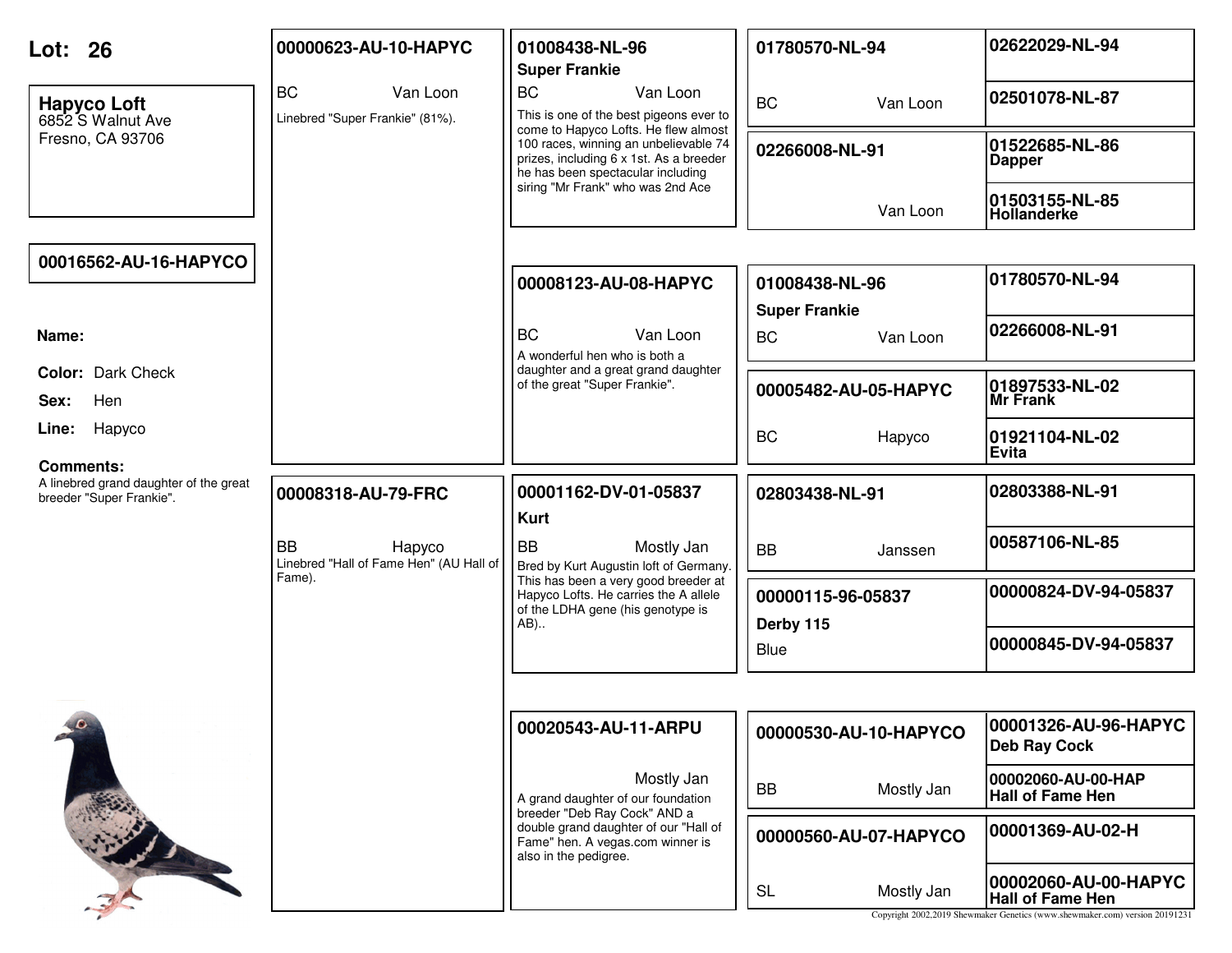| Lot: 27                                                                                 | 00000266-AU-15-HAPYC                                         | 00000586-AU-07-HAPYC<br>More Deb Ray                                                                                       | 00001326-AU-96-HAPYC<br><b>Deb Ray Cock</b> | 00890178-AU-89-FRC<br>Paycheck                                                                    |
|-----------------------------------------------------------------------------------------|--------------------------------------------------------------|----------------------------------------------------------------------------------------------------------------------------|---------------------------------------------|---------------------------------------------------------------------------------------------------|
| <b>Hapyco Loft</b><br>6852 S Walnut Ave                                                 | <b>BB</b><br>Hapyco<br>A direct son of "More Deb Ray" who is | <b>BB</b><br>Hapyco<br>Direct son of one of the best breeders<br>ever at Hapyco Lofts, the "Deb Ray                        | <b>BB</b><br>Hapyco                         | 00004148-AU-86-JPM<br><b>Torres Hen</b>                                                           |
| Fresno, CA 93706                                                                        | one of the key birds for Hapyco Lofts<br>going forward.      | Cock". Produced outstanding birds<br>when mated with<br>672-AU-15-HAPYCO. This cock                                        | 00001161-DV-01-05837<br>The German Hen      | 02803438-NL-91                                                                                    |
|                                                                                         |                                                              | carries the A allele of the LDHA gene.                                                                                     | <b>BB</b>                                   | 00000115-96-05837<br>Derby 115                                                                    |
| 00016403-AU-16-HAPYCO                                                                   |                                                              |                                                                                                                            |                                             |                                                                                                   |
|                                                                                         |                                                              | 00012427-AU-12-HAPYC                                                                                                       | 00000120-AU-09-HAPYC                        | 02452607-NL-99<br><b>Dream Boy</b>                                                                |
| Name:                                                                                   |                                                              | <b>BC</b><br>Hapyco<br>A grand daughter of "Dream Boy" and                                                                 | <b>BB</b><br>Mostly Jan                     | 00001359-AU-02-HAPYC<br>The Deb Queen                                                             |
| Color: Blue Bar<br>Cock<br>Sex:                                                         |                                                              | "Super Frankie".                                                                                                           | 00000101-AU-07-HAPYC                        | 01008438-NL-96<br><b>Super Frankie</b>                                                            |
| Hapyco<br>Line:                                                                         |                                                              |                                                                                                                            | <b>BC</b><br>Hapyco                         | 01753471-NL-04<br><b>My Love</b>                                                                  |
| <b>Comments:</b><br>Down from the Deb Ray cock, Dream<br>Boy and the hit futurity pair. | 00000274-AU-15-HAPYCO                                        | 00000176-AU-10-SMCC<br><b>Super Sessink</b>                                                                                | 00005496-AU-05-HAPYCO                       | 01512775-NL-98                                                                                    |
|                                                                                         | <b>BB</b><br>Hapyco<br>This has been a magic mating,         | <b>BB</b><br>Hapyco<br>Bred by Warren Sessink. This cock                                                                   | <b>BC</b><br>Janssen                        | 05035038-NL-00<br><b>Mildred</b>                                                                  |
|                                                                                         | producing some of Chic's best futurity<br>results.           | has been a tremendous breeder at<br>Hapyco Lofts producing several<br>outstanding flyers in his first year of<br>breeding. | 00000145-AU-08-SMCC                         | 00002662-AU-02-SMCC                                                                               |
|                                                                                         |                                                              |                                                                                                                            | <b>BBWF</b><br>Stichelbau                   | 00000107-AU-04-SMCC                                                                               |
|                                                                                         |                                                              |                                                                                                                            |                                             |                                                                                                   |
| $\theta$                                                                                |                                                              | 00000129-AU-08-GHC<br><b>Artess</b>                                                                                        | 00002850-AU-04-GHC                          | 00004159-AU-94-FVC                                                                                |
|                                                                                         |                                                              | <b>BC</b><br>Art Hees<br>Outstanding flyer for Art Hees. Has                                                               | <b>BBSP</b><br>Art Hees                     | 00000722-AU-02-GHC                                                                                |
|                                                                                         |                                                              | bred excellent youngsters for Hapyco.<br>Chic called her "one of the best hens<br>on the place".                           | 00006784-AU-00-GHC                          | 00000177-AU-99-GHC                                                                                |
|                                                                                         |                                                              |                                                                                                                            | Art Hees<br>BC                              | 00002223-AU-97-GHC<br>Copyright 2002,2019 Shewmaker Genetics (www.shewmaker.com) version 20191231 |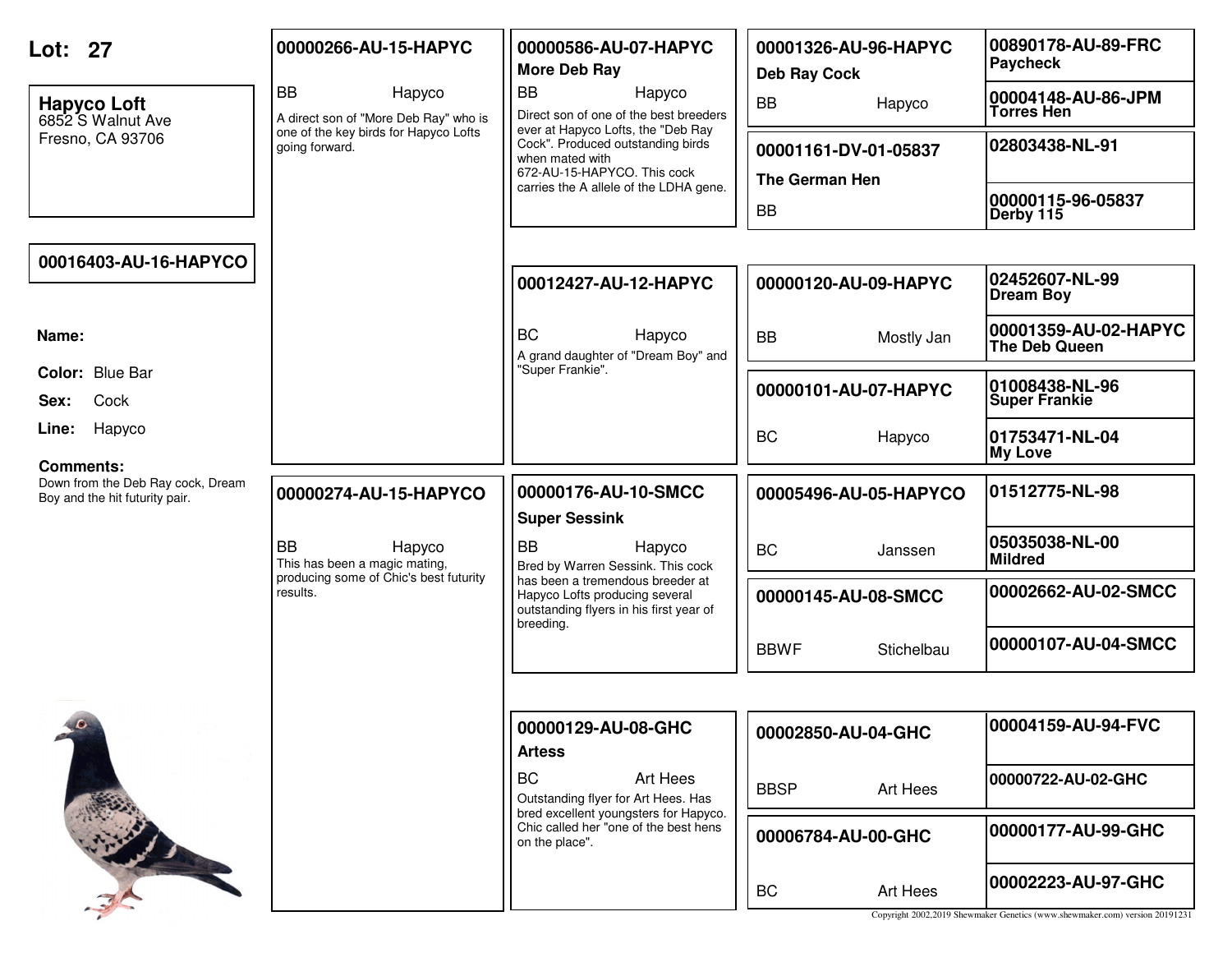| Lot: 29                                            | 00000230-AU-01-HAPYC<br>Senna's Image                                                                               | 02020650-NL-91<br>Senna                                                                                                                                   | 01444869-NL-81<br><b>Sire of Senna</b> | Cock of Old Koppel 10                     |
|----------------------------------------------------|---------------------------------------------------------------------------------------------------------------------|-----------------------------------------------------------------------------------------------------------------------------------------------------------|----------------------------------------|-------------------------------------------|
| <b>Hapyco Loft</b><br>6852 S Walnut Ave            | <b>PEN</b><br>Hapyco<br>A tremendous handling and breeding                                                          | <b>BB</b><br>Van Loon<br>'92 Mid Dist 1st Ace Pigeon Holland.<br>Purchased for \$33,000. 3 X 1st (vs                                                      | <b>BB</b><br>Van Loon                  | Hen of Old Koppel 10                      |
| Fresno, CA 93706                                   | son of "Senna" when he was bred to a<br>grand daughter of Vernazza's 180 hen.<br>This cock is AB for the LDHA gene. | 2733, 4818, 3372). Van Loon by Leo<br>Vieveen. Sold by Campbell for<br>\$30,000.                                                                          | 00213507-NL-83<br>Dam of Senna         | 01605906-NL-74                            |
|                                                    |                                                                                                                     |                                                                                                                                                           | <b>BB</b><br>Van Loon                  | 00669771-NL-76                            |
| 00016123-AU-16-HAPYCO                              |                                                                                                                     |                                                                                                                                                           |                                        |                                           |
|                                                    |                                                                                                                     | 00000587-AU-99-H                                                                                                                                          | 00001469-AU-85-MTZ                     | 00000047-AU-84-HCB<br><b>Old 47</b>       |
| Name:                                              |                                                                                                                     | <b>BB</b><br>Janssen<br>A good producing daughter of "1469"                                                                                               | <b>BB</b><br>Janssen                   | 00000180-AU-76-MTZ<br>Vernazza's 180 Hen  |
| <b>Color:</b> Blue Bar White Flight<br>Hen<br>Sex: |                                                                                                                     | son of Vernazza famous "180 hen".<br>This family is still winning the 400<br>young bird races in Fresno and in the<br>San Francisco Bay Area. This hen is | 00000842-AU-95-H                       | 00890178-AU-89-FRC<br><b>Paycheck</b>     |
| De Senna<br>Line:<br>Comments:                     |                                                                                                                     | rich in the breeding of the Jansssens                                                                                                                     |                                        | 00004919-AU-84-MTZ<br>Dau of Perfect Pair |
| A grand daughter of "Senna". Mostly                |                                                                                                                     |                                                                                                                                                           |                                        |                                           |
| Van Loon breeding in this exceptional<br>pedigree. | 00042473-AU-09-AA                                                                                                   | 01008438-NL-96                                                                                                                                            | 01780570-NL-94                         | 02622029-NL-94                            |
|                                                    | <b>BCWF</b><br>Van Loon<br>A wonderfully bred hen. A direct                                                         | <b>Super Frankie</b><br><b>BC</b><br>Van Loon<br>This is one of the best pigeons ever to                                                                  | <b>BC</b><br>Van Loon                  | 02501078-NL-87                            |
|                                                    | daughter of "Super Frankie" and a<br>grand daughter of "De MArco".                                                  | come to Hapyco Lofts. He flew almost<br>100 races, winning an unbelievable 74<br>prizes, including 6 x 1st. As a breeder                                  | 02266008-NL-91                         | 01522685-NL-86<br><b>Dapper</b>           |
|                                                    |                                                                                                                     | he has been spectacular including<br>siring "Mr Frank" who was 2nd Ace                                                                                    | Van Loon                               | 01503155-NL-85<br>Hollanderke             |
|                                                    |                                                                                                                     |                                                                                                                                                           |                                        |                                           |
| $\bullet$                                          |                                                                                                                     | 02255841-00-NL<br><b>Maria</b>                                                                                                                            | 02501100-NL-87                         | 08115173-NL-81<br>Super 73                |
|                                                    |                                                                                                                     | <b>BB</b><br>Van Loon<br>Direct daughter of the great "De                                                                                                 | <b>De Marco</b><br>Van Loon            | 00000647-895 DV 81<br>Giesela             |
|                                                    |                                                                                                                     | Marco".                                                                                                                                                   | 01512741-NL-98                         | 02501061-NL-87<br>De Leo                  |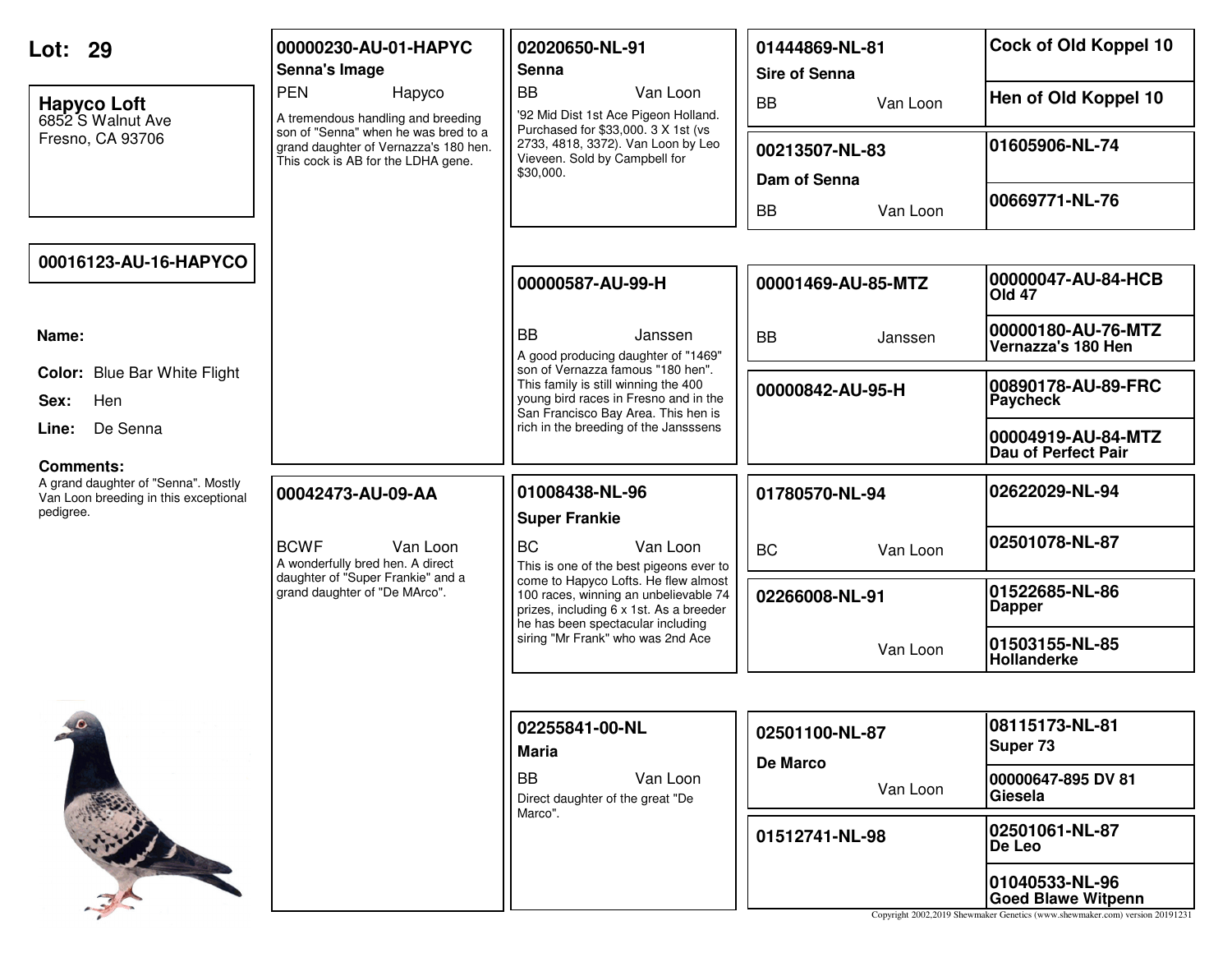| Lot: 30                                                                              | 00020625-AU-11-ARPU                                       | 00000317-AU-09-HAPYC                                                                                                                              | 00008425-AU-08-HAPYC                | 00001579-AU-06-H                         |
|--------------------------------------------------------------------------------------|-----------------------------------------------------------|---------------------------------------------------------------------------------------------------------------------------------------------------|-------------------------------------|------------------------------------------|
| <b>Hapyco Loft</b><br>6852 S Walnut Ave                                              | <b>BC</b><br>Janssen<br>A linebred grandson of the great  | <b>BB</b><br>Janssen<br>A grandson of "Dream Boy". Also goes<br>back to "De 613" six times and                                                    | Janssen                             | 00001244-AU-05-HAPY<br>3 Toes            |
| Fresno, CA 93706                                                                     | "Hekkenklak".                                             | "Hekkenklak" twice                                                                                                                                | 00008324-AU-08-HAPYC                | 02452607-NL-99<br><b>Dream Boy</b>       |
|                                                                                      |                                                           |                                                                                                                                                   | <b>BB</b><br>Janssen                | 00001489-AU-05-HAPYC                     |
| 00006414-AU-14-HAPYCO                                                                |                                                           |                                                                                                                                                   |                                     |                                          |
|                                                                                      |                                                           | 00000095-AU-01-ADL<br>"Heck of a Star"                                                                                                            | 02602289-NL-90<br><b>Hekkenklak</b> | 01808748-NL-85                           |
| Name:                                                                                |                                                           | <b>BC</b><br>Janssen<br>Daughter of De Hekkenklak who was                                                                                         | <b>BC</b><br>Janssen                | 01537290-NL-86<br><b>Dam Hekkenklak</b>  |
| <b>Color: White Grizzle</b><br>Cock<br>Sex:                                          |                                                           | 1st Over all Ace Pigeon of Holland<br>(winning 49 prizes) and a great<br>breeder of great flyers. The dam of<br>this great hen is "Arie Star" who | 00005988-AU-95-OHF<br>"Arie Star"   | 01111537-NL-91<br><b>Mister Aristona</b> |
| Bandit<br>Line:                                                                      |                                                           | produced 24 winners.                                                                                                                              | Janssen                             | 00002449-AU-88-WWC                       |
| <b>Comments:</b><br>"White Bandit" appears 9 times in 9<br>generations of this bird. | 00012853-AU-12-HAPYCO                                     | 00020925-AU-11-ARPU                                                                                                                               | 00000153-AU-03-H                    | 04360350-BELG-95<br><b>Pitbull</b>       |
|                                                                                      | WG<br>Hap Bandit<br>Linebred "White Bandit" (9 times in 8 | WG<br>J Janssens<br>Very well bred straight Julien                                                                                                | <b>GRIZ</b>                         | 00000583-AU-99-H                         |
|                                                                                      | generations for 14%).                                     | Janssens cock. "Pitbull", "Max",<br>"White Bandit" and "Bingo" were four<br>of the very best.                                                     | 00000733-AU-05-FRC                  | 04050030-BELG-93<br>Max                  |
|                                                                                      |                                                           |                                                                                                                                                   | WG<br>Hap Bandit                    | 00000297-AU-01-HAPYC                     |
|                                                                                      |                                                           |                                                                                                                                                   |                                     |                                          |
| $\theta$                                                                             |                                                           | 00020923-AU-11-ARPU                                                                                                                               | 00001602-AU-06-HAPYCO               | 00000050-AU-01-HAPYC<br><b>Citiboy</b>   |
|                                                                                      |                                                           | WG<br>Hap Bandit<br>Grand daughter of both "Citiboy" and                                                                                          | WG                                  | 00001377-AU-02-HAP                       |
|                                                                                      |                                                           | "Thunderstorm".                                                                                                                                   | 00001005-AU-05-HAPYCO               | 04105073-BELG-99<br>Thunderstorm         |
|                                                                                      |                                                           |                                                                                                                                                   | WG<br>J Janssens                    | 00000677-AU-95-H<br>Hope                 |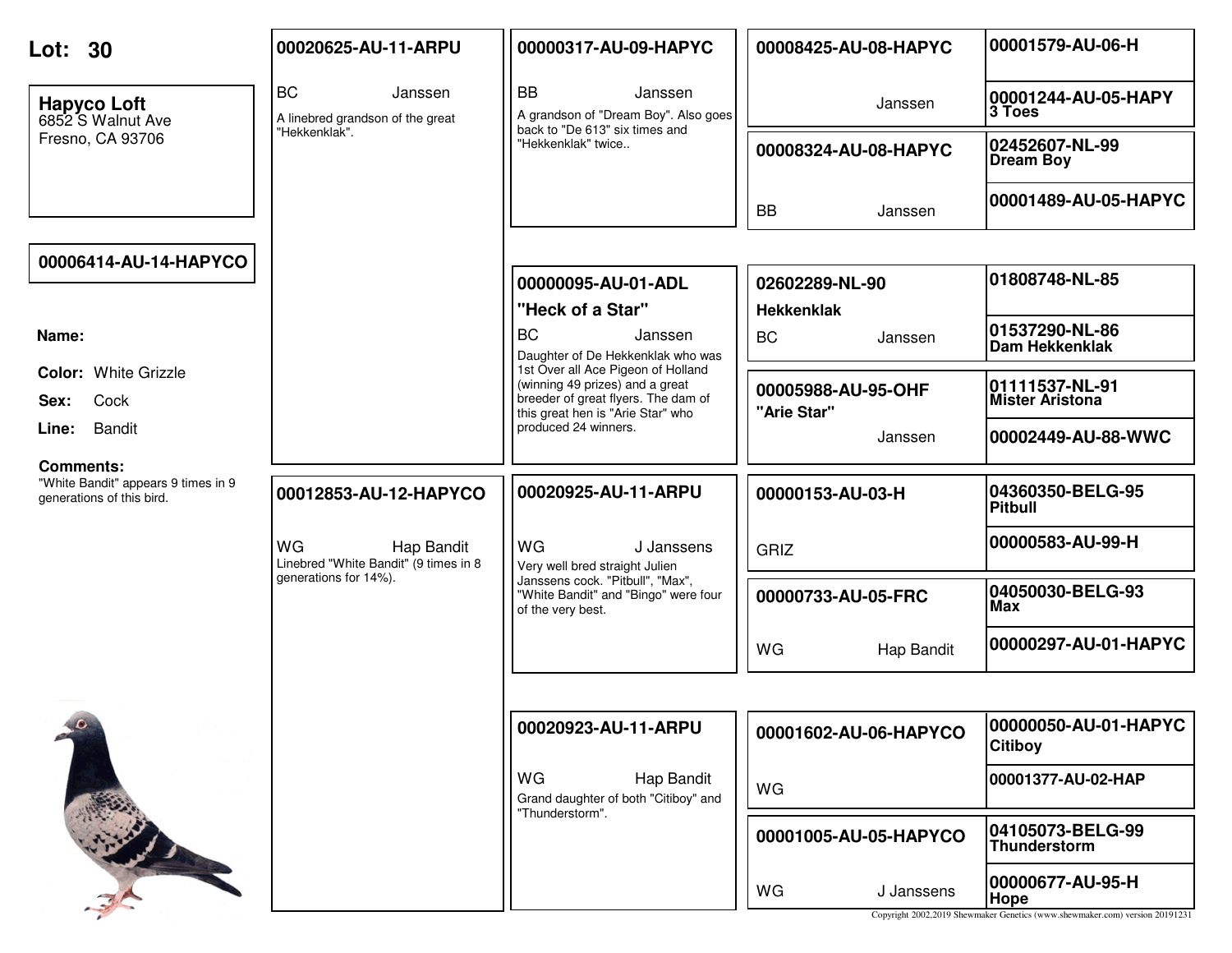| Lot: 31                                                                                             | 00012465-AU-12-HAPYC                           | 00000586-AU-07-HAPYC<br>More Deb Ray                                                                                      | 00001326-AU-96-HAPYC<br><b>Deb Ray Cock</b>   | 00890178-AU-89-FRC<br>Paycheck                                                                                                  |
|-----------------------------------------------------------------------------------------------------|------------------------------------------------|---------------------------------------------------------------------------------------------------------------------------|-----------------------------------------------|---------------------------------------------------------------------------------------------------------------------------------|
| <b>Hapyco Loft</b><br>6852 S Walnut Ave                                                             | Hapyco<br>Grandson of the "Deb Ray Cock" and   | <b>BB</b><br>Hapyco<br>Direct son of one of the best breeders                                                             | <b>BB</b><br>Hapyco                           | 00004148-AU-86-JPM<br><b>Torres Hen</b>                                                                                         |
| Fresno, CA 93706                                                                                    | off a super breeding hen.                      | ever at Hapyco Lofts, the "Deb Ray<br>Cock". Produced outstanding birds<br>when mated with<br>672-AU-15-HAPYCO. This cock | 00001161-DV-01-05837<br><b>The German Hen</b> | 02803438-NL-91                                                                                                                  |
|                                                                                                     |                                                | carries the A allele of the LDHA gene.                                                                                    | <b>BB</b>                                     | 00000115-96-05837<br>Derby 115                                                                                                  |
| 00016182-AU-16-HAPYCO                                                                               |                                                |                                                                                                                           |                                               |                                                                                                                                 |
|                                                                                                     |                                                | 00000174-AU-10-SMCC<br><b>Warren's Super He</b>                                                                           | 00000124-AU-06-SMCC                           | 00002662-AU-02-SMCC                                                                                                             |
| Name:                                                                                               |                                                | <b>BB</b><br>Bred by Warren Sessink. This is an                                                                           | <b>BCPD</b><br>Stichelbau                     | 00000735-AU-01-SMCC                                                                                                             |
| Color: Blue Bar<br>Cock<br>Sex:                                                                     |                                                | absolutely beautiful hen with<br>tremendous eye movement. She<br>carries the A allele of the LDHA gene.                   | 00000180-AU-09-SMCC                           | 00000185-AU-07-SMCC                                                                                                             |
| Hapyco<br>Line:                                                                                     |                                                |                                                                                                                           | <b>BB</b><br>Stichelbau                       | 00000144-AU-06-SMCC                                                                                                             |
| <b>Comments:</b><br>Linebred grandson of "Super Frankie",<br>one of Gijs Peters best ever breeders. | 00006256-AU-14-ARPU                            | 00013127-AU-13-HAPYCO                                                                                                     | 00000497-AU-10-HAPYCO                         | 00009019-AU-09-HAPYC                                                                                                            |
|                                                                                                     | Hapyco<br>Down from "Dream Boy", "Citiboy" and | WG<br>Hapyco<br>Grandson of "Dream Boy".                                                                                  | <b>DCWFP</b><br>Hapyco                        | 00009069-AU-09-HAPYC                                                                                                            |
|                                                                                                     | the "Deb Ray Cock".                            |                                                                                                                           | 00004850-AU-78-FRC*10                         | 02452607-NL-99<br><b>Dream Boy</b>                                                                                              |
|                                                                                                     |                                                |                                                                                                                           | WG<br>Hapyco                                  | 00008301-AU-08-HAPYC                                                                                                            |
|                                                                                                     |                                                |                                                                                                                           |                                               |                                                                                                                                 |
| $10 -$                                                                                              |                                                | 00000489-AU-10-HAPYCO                                                                                                     | 00008004-AU-08-HAPYCO                         | 00001290-AU-02-HAPYC                                                                                                            |
|                                                                                                     |                                                | BB<br>Hapyco<br>1st clock bird in 550 mile race 2014<br>Old Birds.                                                        | Hapyco<br><b>BB</b>                           | 00000081-AU-99-HAP                                                                                                              |
|                                                                                                     |                                                |                                                                                                                           | 00000226-AU-09-HAPYCO                         | 00000050-AU-01-HAPYC<br><b>Citiboy</b>                                                                                          |
|                                                                                                     |                                                |                                                                                                                           | BB<br>Janssen                                 | 00002060-AU-00-HAPYC <br><b>Hall of Fame Hen</b><br>Copyright 2002,2019 Shewmaker Genetics (www.shewmaker.com) version 20191231 |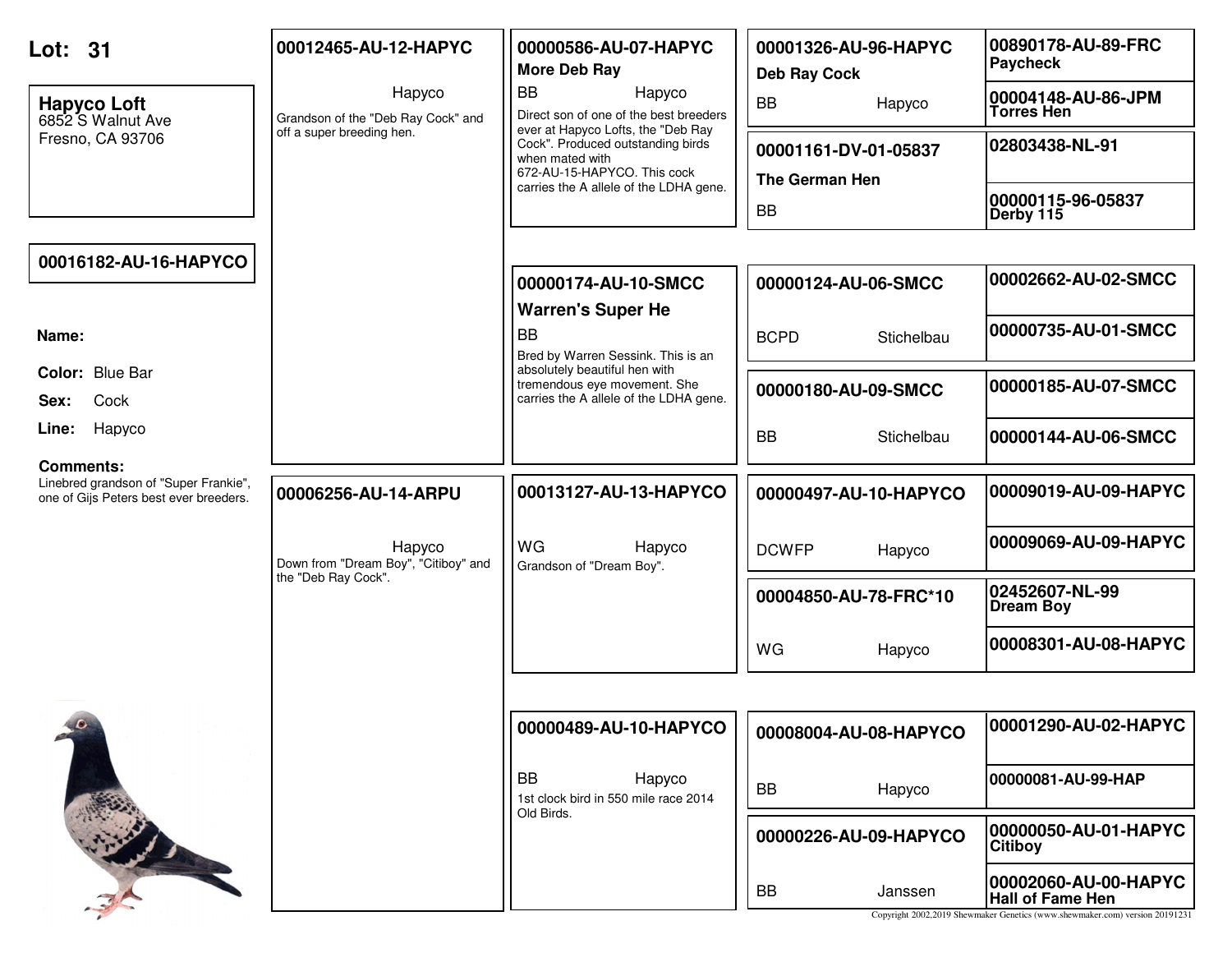| Lot: 33                                                                                                                                 | 00001610-AU-06-HAPYC                                                      | 00002681-AU-00-H                                                                                                                                      | 04206139-BELG-94<br><b>Provincial</b> | 04025501-BELG-90                        |
|-----------------------------------------------------------------------------------------------------------------------------------------|---------------------------------------------------------------------------|-------------------------------------------------------------------------------------------------------------------------------------------------------|---------------------------------------|-----------------------------------------|
| <b>Hapyco Loft</b><br>6852 S Walnut Ave                                                                                                 | WH<br><b>Hap Bandit</b><br>Wonderfully bred cock who was a real           | W<br>Hap Bandit<br>Son of "Provincial" and a grandson of                                                                                              | Gray<br>J Janssens                    | 04025503-BELG-90                        |
| Fresno, CA 93706                                                                                                                        | good racer until he broke his leg and<br>was stocked.                     | the "White Bandit" and "Maxine" (a<br>granddaughter of the very key "Super<br>$268"$ ).                                                               | 00000380-AU-91-H                      | 04130170-BELG-83<br><b>White Bandit</b> |
|                                                                                                                                         |                                                                           |                                                                                                                                                       | J Janssens                            | 04017099-BELG-87<br><b>Maxine</b>       |
| 00016149-AU-16-HAPYCO                                                                                                                   |                                                                           |                                                                                                                                                       |                                       |                                         |
|                                                                                                                                         |                                                                           | 00000733-AU-05-FRC                                                                                                                                    | 04050030-BELG-93<br><b>Max</b>        | 04093002-BELG-91                        |
| Name:                                                                                                                                   |                                                                           | <b>WG</b><br>Hap Bandit<br>A double bred "Max"! "Max" is a great                                                                                      | <b>WG</b><br>J Janssens               | 04032552-BELG-91                        |
| <b>Color: Blue Grizzle</b><br>Cock<br>Sex:                                                                                              |                                                                           | grandson of "White Bandit" and has<br>been an excellent breeder.                                                                                      | 00000297-AU-01-HAPYC                  | 04050030-BELG-93<br>Max                 |
| <b>Bandit</b><br>Line:                                                                                                                  |                                                                           |                                                                                                                                                       | J Janssens                            | 04050056-BELG-93                        |
| <b>Comments:</b><br>A GGgrandson of the "White Bandit" and<br>linebred "Max" (a top breeder of the<br>Bandit line of Rowland Janssens). | 00020906-AU-11-ARPU                                                       | 00000009-PLASTIC                                                                                                                                      | 04050030-BELG-93<br><b>Max</b>        | 04093002-BELG-91                        |
|                                                                                                                                         | WG<br>Hap Bandit<br>Was on Chic's race team. "White                       | WG<br>Hap Bandit<br>This is a wonderful breeding cock. He                                                                                             | <b>WG</b><br>J Janssens               | 04032552-BELG-91                        |
|                                                                                                                                         | Bandit" appears 6 times in 9<br>generations of the pedigree of this bird. | got too big to band and so he has a<br>yellow plastic band with the number 9.<br>Besides having a wonderful pedigree,<br>he has bred some outstanding | 00000091-AU-05-FRC                    | 00000494-AU-03-HAPYC                    |
|                                                                                                                                         |                                                                           | youngsters.                                                                                                                                           | WG<br>Hap Bandit                      | 04115311-BELG-04                        |
|                                                                                                                                         |                                                                           |                                                                                                                                                       |                                       |                                         |
|                                                                                                                                         |                                                                           | 01753449-NL-04<br><b>Margarieta</b>                                                                                                                   | 015399917-NL-98                       |                                         |
|                                                                                                                                         |                                                                           | BB<br>Janssen<br>Bred by De Klak and flown by De<br>Beek.                                                                                             |                                       |                                         |
|                                                                                                                                         |                                                                           |                                                                                                                                                       | 01753441-NL-04<br><b>Schatje</b>      | 02189224-NL-01<br>Late Kras 045         |
|                                                                                                                                         |                                                                           |                                                                                                                                                       |                                       | 01407963-NL-03                          |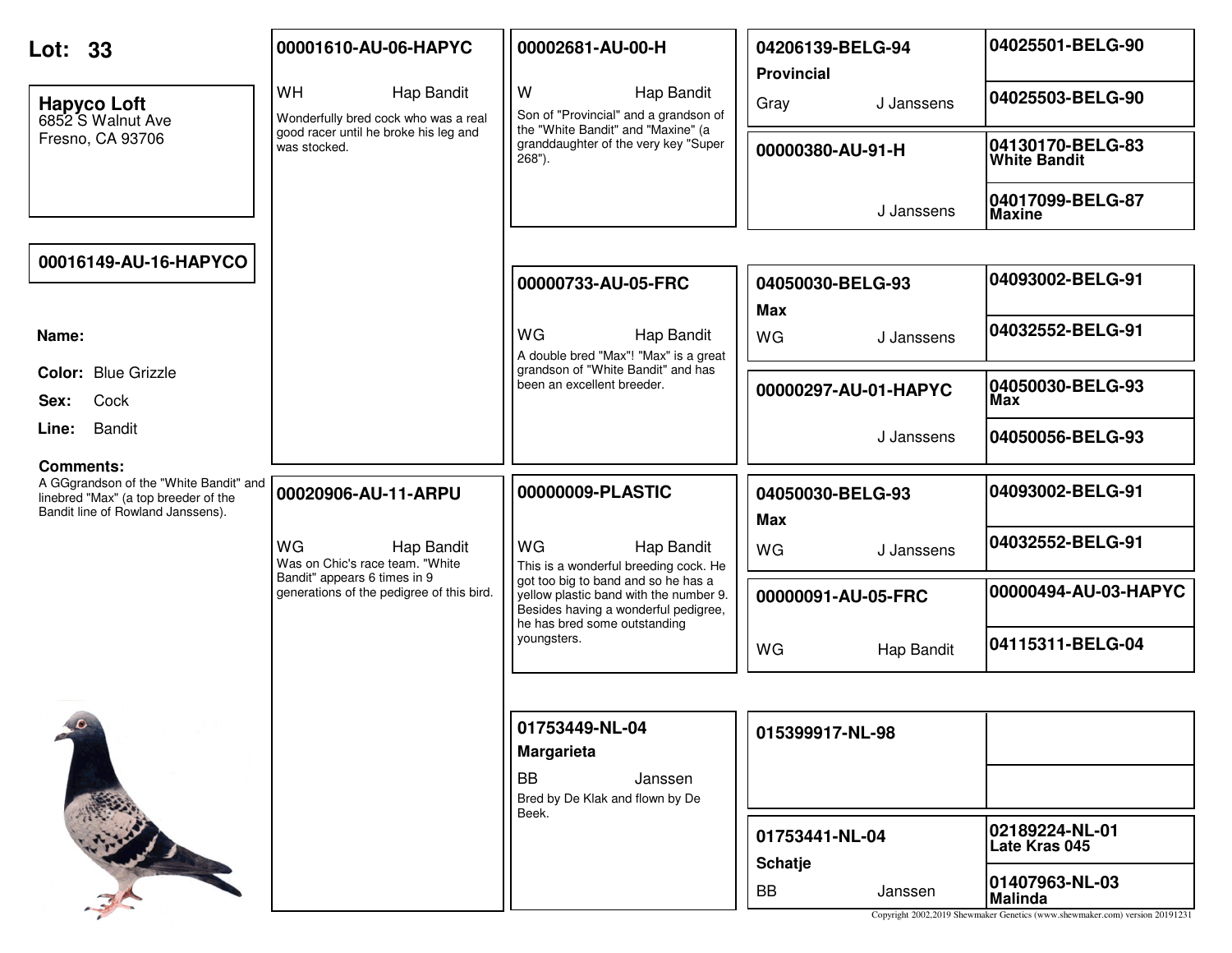| Lot: 34<br><b>Hapyco Loft</b><br>6852 S Walnut Ave<br>Fresno, CA 93706            | 00012465-AU-12-HAPYC<br>Hapyco<br>Grandson of the "Deb Ray Cock" and<br>off a super breeding hen. | 00000586-AU-07-HAPYC<br><b>More Deb Ray</b><br><b>BB</b><br>Hapyco<br>Direct son of one of the best breeders<br>ever at Hapyco Lofts, the "Deb Ray<br>Cock". Produced outstanding birds<br>when mated with<br>672-AU-15-HAPYCO. This cock<br>carries the A allele of the LDHA gene. | 00001326-AU-96-HAPYC<br><b>Deb Ray Cock</b><br>BB<br>Hapyco<br>00001161-DV-01-05837<br><b>The German Hen</b><br>BB | 00890178-AU-89-FRC<br><b>Paycheck</b><br>00004148-AU-86-JPM<br><b>Torres Hen</b><br>02803438-NL-91<br>00000115-96-05837<br>Derby 115 |
|-----------------------------------------------------------------------------------|---------------------------------------------------------------------------------------------------|-------------------------------------------------------------------------------------------------------------------------------------------------------------------------------------------------------------------------------------------------------------------------------------|--------------------------------------------------------------------------------------------------------------------|--------------------------------------------------------------------------------------------------------------------------------------|
| 00016449-AU-16-HAPYCO                                                             |                                                                                                   | 00000174-AU-10-SMCC<br><b>Warren's Super He</b>                                                                                                                                                                                                                                     | 00000124-AU-06-SMCC                                                                                                | 00002662-AU-02-SMCC                                                                                                                  |
| Name:<br>Color: Blue Bar                                                          |                                                                                                   | <b>BB</b><br>Bred by Warren Sessink. This is an<br>absolutely beautiful hen with                                                                                                                                                                                                    | <b>BCPD</b><br>Stichelbau                                                                                          | 00000735-AU-01-SMCC                                                                                                                  |
| Hen<br>Sex:                                                                       |                                                                                                   | tremendous eye movement. She<br>carries the A allele of the LDHA gene.                                                                                                                                                                                                              | 00000180-AU-09-SMCC                                                                                                | 00000185-AU-07-SMCC                                                                                                                  |
| Line:<br>Hapyco                                                                   |                                                                                                   |                                                                                                                                                                                                                                                                                     | <b>BB</b><br>Stichelbau                                                                                            | 00000144-AU-06-SMCC                                                                                                                  |
| <b>Comments:</b><br>The dam's sire was a Reichard, Chic's<br>super 600 mile line. | 00000625-AU-10-HAPYCO<br><b>BB</b><br>Hapyco                                                      | 00002352-AU-00-HAPYCO<br><b>SIL</b>                                                                                                                                                                                                                                                 | 00000673-AU-81-H<br><b>Iron Horse</b><br>RB                                                                        | 00008085-AU-68-FRC<br>00001984-AU-80-FRC                                                                                             |
|                                                                                   | Grand daughter of both the great<br>Reichard "Iron Horse" and "Senna".                            |                                                                                                                                                                                                                                                                                     | 00000582-AU-95-ARC                                                                                                 |                                                                                                                                      |
| $10 -$                                                                            |                                                                                                   | 00000525-AU-01-HAPYCO<br><b>BC</b><br>Hapyco                                                                                                                                                                                                                                        | 02020650-NL-91<br>Senna                                                                                            | 01444869-NL-81<br><b>Sire of Senna</b><br>00213507-NL-83                                                                             |
|                                                                                   |                                                                                                   |                                                                                                                                                                                                                                                                                     | Van Loon<br>BB<br>00001926-AU-98-H                                                                                 | Dam of Senna<br>00087478-AU-87-H<br>00000213-AU-95-H                                                                                 |
|                                                                                   |                                                                                                   |                                                                                                                                                                                                                                                                                     |                                                                                                                    | Copyright 2002,2019 Shewmaker Genetics (www.shewmaker.com) version 20191231                                                          |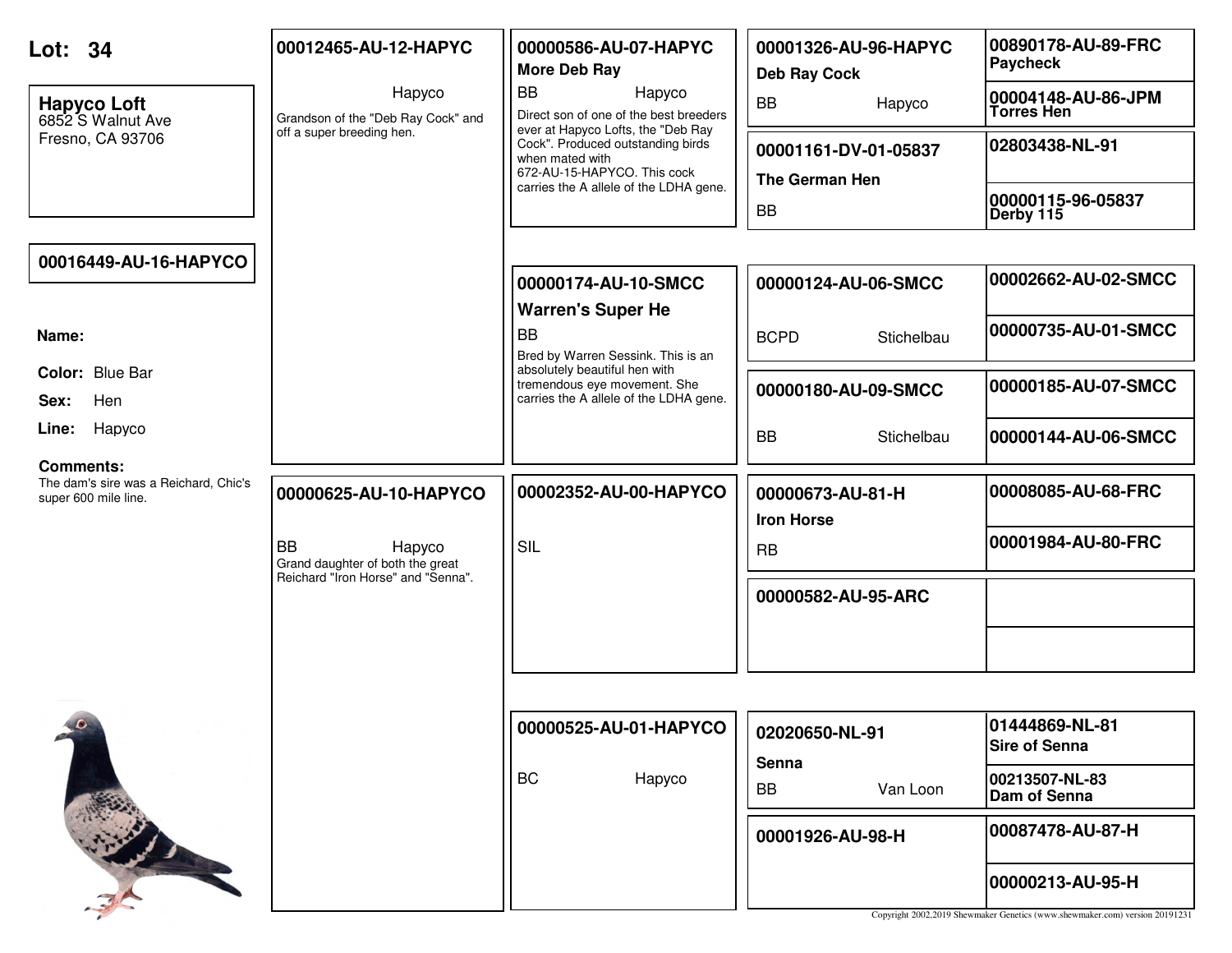| Lot: 35                                                                                             | 00000623-AU-10-HAPYC                                                     | 01008438-NL-96<br><b>Super Frankie</b>                                                                                                                                                                                                                                 | 01780570-NL-94                                | 02622029-NL-94                                  |
|-----------------------------------------------------------------------------------------------------|--------------------------------------------------------------------------|------------------------------------------------------------------------------------------------------------------------------------------------------------------------------------------------------------------------------------------------------------------------|-----------------------------------------------|-------------------------------------------------|
| <b>Hapyco Loft</b><br>6852 S Walnut Ave<br>Fresno, CA 93706                                         | <b>BC</b><br>Van Loon<br>Linebred "Super Frankie" (81%).                 | <b>BC</b><br>Van Loon<br>This is one of the best pigeons ever to<br>come to Hapyco Lofts. He flew almost<br>100 races, winning an unbelievable 74<br>prizes, including 6 x 1st. As a breeder<br>he has been spectacular including<br>siring "Mr Frank" who was 2nd Ace | <b>BC</b><br>Van Loon                         | 02501078-NL-87                                  |
|                                                                                                     |                                                                          |                                                                                                                                                                                                                                                                        | 02266008-NL-91                                | 01522685-NL-86<br><b>Dapper</b>                 |
|                                                                                                     |                                                                          |                                                                                                                                                                                                                                                                        | Van Loon                                      | 01503155-NL-85<br>Hollanderke                   |
| 00016426-AU-16-HAPYCO                                                                               |                                                                          |                                                                                                                                                                                                                                                                        |                                               | 01780570-NL-94                                  |
|                                                                                                     |                                                                          | 00008123-AU-08-HAPYC                                                                                                                                                                                                                                                   | 01008438-NL-96                                |                                                 |
| Name:                                                                                               |                                                                          | <b>BC</b><br>Van Loon<br>A wonderful hen who is both a                                                                                                                                                                                                                 | <b>Super Frankie</b><br><b>BC</b><br>Van Loon | 02266008-NL-91                                  |
| Color: Blue Bar                                                                                     |                                                                          | daughter and a great grand daughter<br>of the great "Super Frankie".                                                                                                                                                                                                   | 00005482-AU-05-HAPYC                          | 01897533-NL-02                                  |
| Cock<br>Sex:                                                                                        |                                                                          |                                                                                                                                                                                                                                                                        |                                               | Mr Frank                                        |
| Hapyco<br>Line:                                                                                     |                                                                          |                                                                                                                                                                                                                                                                        | <b>BC</b><br>Hapyco                           | 01921104-NL-02<br>Evita                         |
| <b>Comments:</b><br>Linebred grandson of "Super Frankie",<br>one of Gijs Peters best ever breeders. | 00008318-AU-79-FRC                                                       | 00001162-DV-01-05837<br><b>Kurt</b>                                                                                                                                                                                                                                    | 02803438-NL-91                                | 02803388-NL-91                                  |
|                                                                                                     | <b>BB</b><br>Hapyco<br>Linebred "Hall of Fame Hen" (AU Hall of<br>Fame). | <b>BB</b><br>Mostly Jan<br>Bred by Kurt Augustin loft of Germany.<br>This has been a very good breeder at<br>Hapyco Lofts. He carries the A allele<br>of the LDHA gene (his genotype is<br>AB)                                                                         | <b>BB</b><br>Janssen                          | 00587106-NL-85                                  |
|                                                                                                     |                                                                          |                                                                                                                                                                                                                                                                        | 00000115-96-05837<br>Derby 115                | 00000824-DV-94-05837                            |
|                                                                                                     |                                                                          |                                                                                                                                                                                                                                                                        | <b>Blue</b>                                   | 00000845-DV-94-05837                            |
|                                                                                                     |                                                                          |                                                                                                                                                                                                                                                                        |                                               |                                                 |
| $\bullet$                                                                                           |                                                                          | 00020543-AU-11-ARPU                                                                                                                                                                                                                                                    | 00000530-AU-10-HAPYCO                         | 00001326-AU-96-HAPYC<br><b>Deb Ray Cock</b>     |
|                                                                                                     |                                                                          | Mostly Jan<br>A grand daughter of our foundation<br>breeder "Deb Ray Cock" AND a<br>double grand daughter of our "Hall of<br>Fame" hen. A vegas.com winner is<br>also in the pedigree.                                                                                 | <b>BB</b><br>Mostly Jan                       | 00002060-AU-00-HAP<br><b>Hall of Fame Hen</b>   |
|                                                                                                     |                                                                          |                                                                                                                                                                                                                                                                        | 00000560-AU-07-HAPYCO                         | 00001369-AU-02-H                                |
|                                                                                                     |                                                                          |                                                                                                                                                                                                                                                                        | <b>SL</b><br>Mostly Jan                       | 00002060-AU-00-HAPYC<br><b>Hall of Fame Hen</b> |